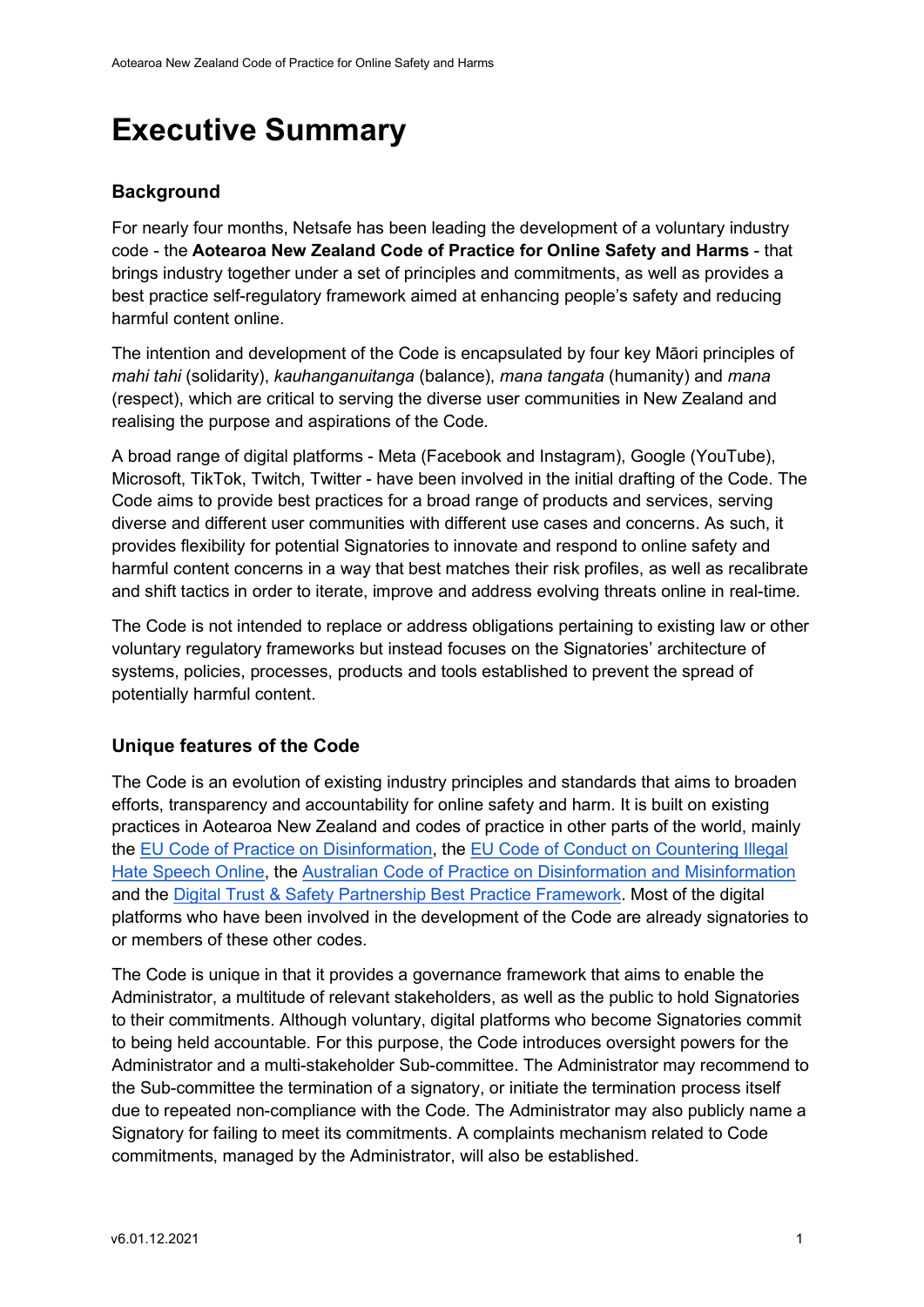The Sub-committee is responsible for monitoring Signatories' progress under the Code; evaluating their annual compliance reports; and reviewing and making recommendations for improvement of the Code. The Code, therefore, is intended to be a living document in that it is required to be regularly reviewed based on feedback from multiple stakeholders, including Māori cultural advisors, and through operational learnings.

The Administrator and Signatories will have six months after the launch of the Code to establish the governance framework. The Code aims to be broadly inclusive, providing flexibility for a diverse range of digital platforms (both large and small) to participate and allows signatories' responses to the Code to evolve over time. Additional Signatories are welcome to join the Code and participate in its future development.

The Code commits signatories to a set of guiding principles, commitments, outcomes and measures that are focused on seven safety and harmful content themes - 1) child sexual exploitation and abuse; 2) bullying or harassment; 3) hate speech; 4) incitement of violence; 5) violent or graphic content; 6) misinformation; and 7) disinformation - which Netsafe and the Signatories believe are of great concern for Aotearoa New Zealand internet users. This makes the Code much broader than other existing industry codes, and commits signatories to provide transparency about their policies, processes and systems.

Signatories are also required to provide annual compliance reports outlining actions and measures taken in relation to their commitments under the Code, which will be made public and open for scrutiny.

The code is unique not only in the elements described above, but also in its collation into one place, existing principles and frameworks drawn from international and local sources. These, along with online safety, digital platform expertise, and Māori advisory input provided the basis for the development of the Code, allowing Netsafe and Signatories to develop a draft on which to seek wider feedback.

#### Kia kotahi te hoe (paddling in unison)

Te Rangapu Whakatutuki - the Administrator - and Signatories have different backgrounds and operating models with a diverse range of products and services, but are united in their desire to make a meaningful contribution to online safety in Aotearoa New Zealand.

As the Māori proverb 'Kia kotahi te hoe' goes, we all come from our own waka, but when we come together in the same waka, our paddles must work in unison.

We welcome the opportunity to discuss the Aotearoa New Zealand Code of Practice for Online Safety and Harms.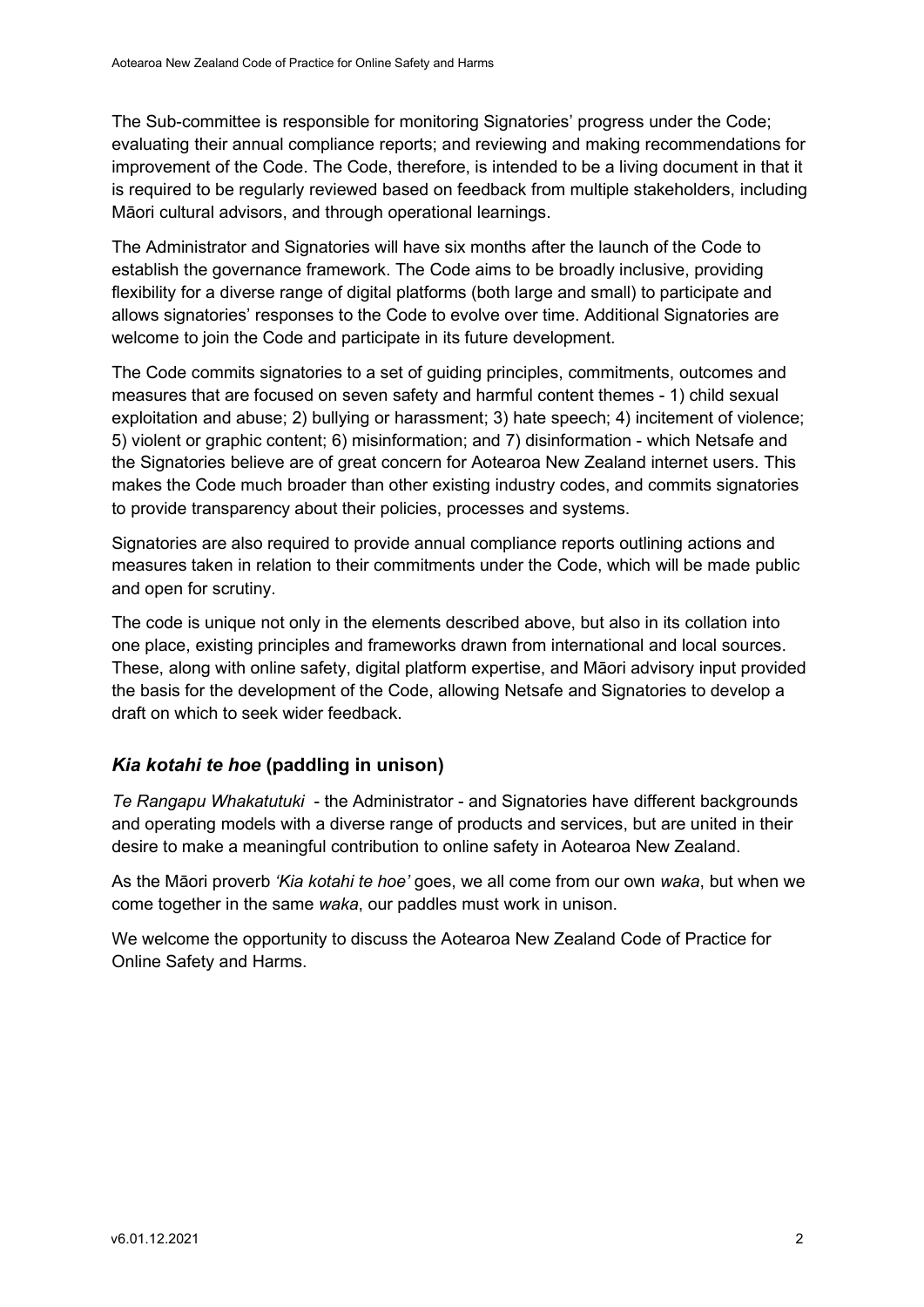# Aotearoa New Zealand Code of Practice for Online Safety and Harms

# Table of Contents

| 1. Preamble                                                                     | 5               |
|---------------------------------------------------------------------------------|-----------------|
| 1.1 Purpose                                                                     | 5               |
| 1.2 Background                                                                  | 5               |
| 1.3 Mahi tahi (solidarity), kauhanganuitanga (balance), mana tangata (humanity) | $\,6$           |
| 1.4 Subject matter                                                              | $6\phantom{1}6$ |
| 1.5 Signatories                                                                 | $\overline{7}$  |
| 2. Guiding Principles                                                           | $\overline{7}$  |
| 2.1 Promote safety                                                              | 7               |
| 2.2 Respect freedom of expression and other fundamental human rights            | $\overline{7}$  |
| 2.3 Protect user privacy                                                        | $\overline{7}$  |
| 2.4 Recognise the transnational or global nature of the internet                | 8               |
| 2.5 Broad applicability and participation                                       | 8               |
| 2.6 Systems-based best practice standards                                       | 8               |
| 2.7 Proportionality and necessity                                               | 8               |
| 2.8 Whole-of-society collaboration and cooperation                              | 8               |
| 3. Scope, application, commencement and termination                             | 9               |
| 3.1 Relevant products and services subject to the Code                          | 9               |
| 3.2 Application of existing laws                                                | 9               |
| 3.3 Changes and amendments                                                      | 9               |
| 3.4 Commencement and duration                                                   | 9               |
| 3.5 Termination                                                                 | 10              |
| 4. Commitments, outcomes and measures                                           | 10              |
| 4.1 Reduce the prevalence of harmful content online                             | 10              |
| 4.2 Empower users to have more control and make informed choices                | 14              |
| 4.3 Enhance transparency of policies, processes and systems                     | 15              |
| 4.4 Support independent research and evaluation                                 | 16              |
| 5. Governance, complaints and compliance                                        | 17              |
| 5.1 Administrator                                                               | 17              |
| 5.2 Sub-Committee                                                               | 17              |
| 5.3 Complaints Mechanism                                                        | 17              |
| 5.4 Annual Compliance Report                                                    | 18              |
| 5.5 Review of Code                                                              | 18              |
| 6. Code administration                                                          | 19              |
| 6.1 Te Rangapu Whakatutuki (the Administrator)                                  | 19              |
| 6.2 Administrator's powers                                                      | 19              |
| 6.3 Term & Performance Review                                                   | 20              |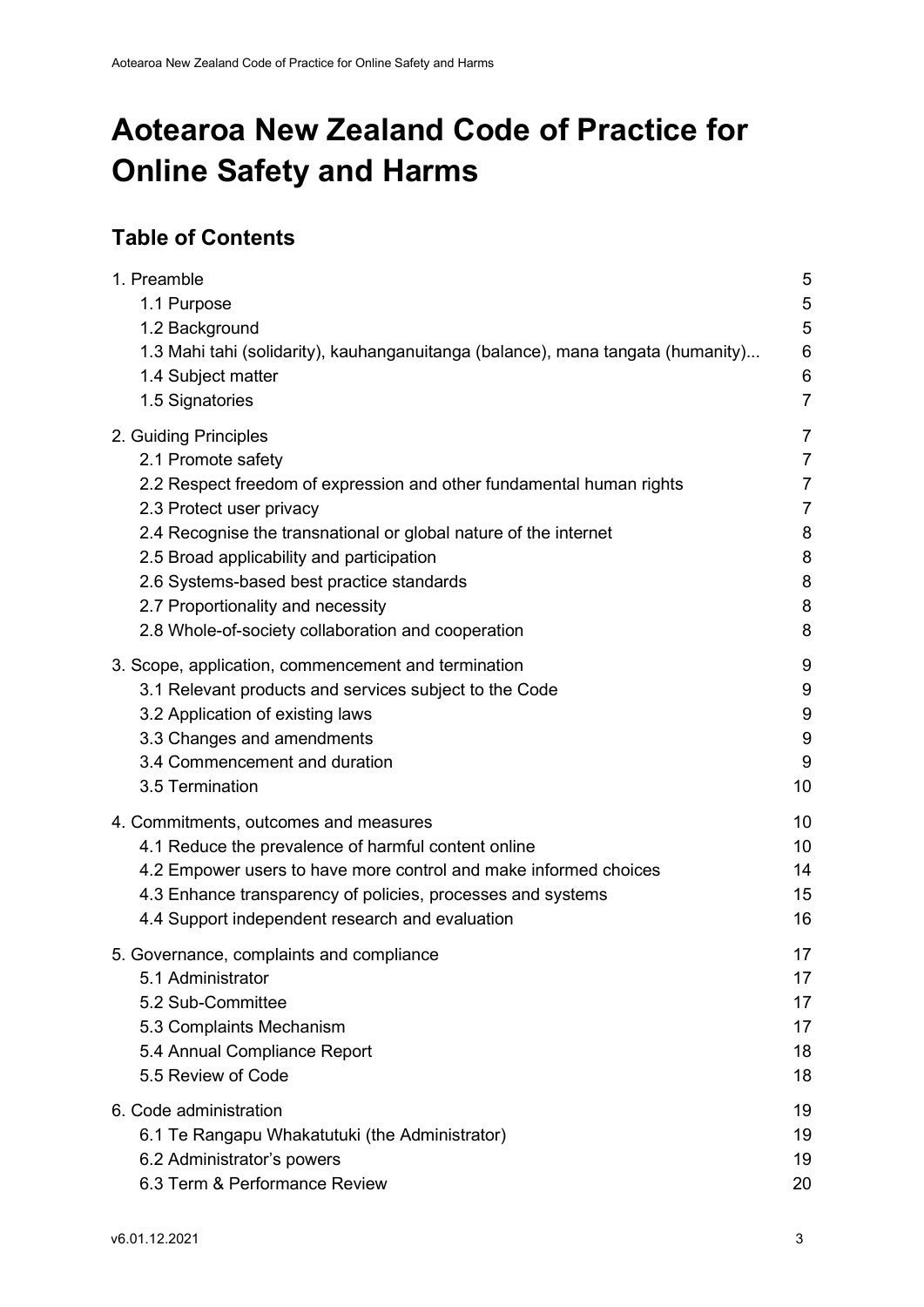| 6.4 Funding of Te Rangapu Whakatutuki (the Administrator)        | 20 |
|------------------------------------------------------------------|----|
| 7. Glossary                                                      | 20 |
| Appendix 1: Table of Signatories                                 | 22 |
| Appendix 2: Signatory Participation Form                         | 23 |
| 4.1 Reduce the prevalence of harmful content online              | 23 |
| 4.2 Empower users to have more control and make informed choices | 28 |
| 4.3 Enhance transparency of policies, processes and systems      | 28 |
| 4.4 Support independent research and evaluation                  | 29 |
| Appendix 3: Report Template                                      | 31 |
| 4.1 Reduce the prevalence of harmful content online              | 31 |
| 4.2 Empower users to have more control and make informed choices | 33 |
| 4.3 Enhance transparency of policies, processes and systems      | 34 |
| 4.4 Support independent research and evaluation                  | 35 |
| Appendix 4: Administrator Duties & Responsibilities              | 36 |
| L Administrator                                                  | 36 |
| II. Duties of the Administrator                                  | 36 |
| III. Funding                                                     | 37 |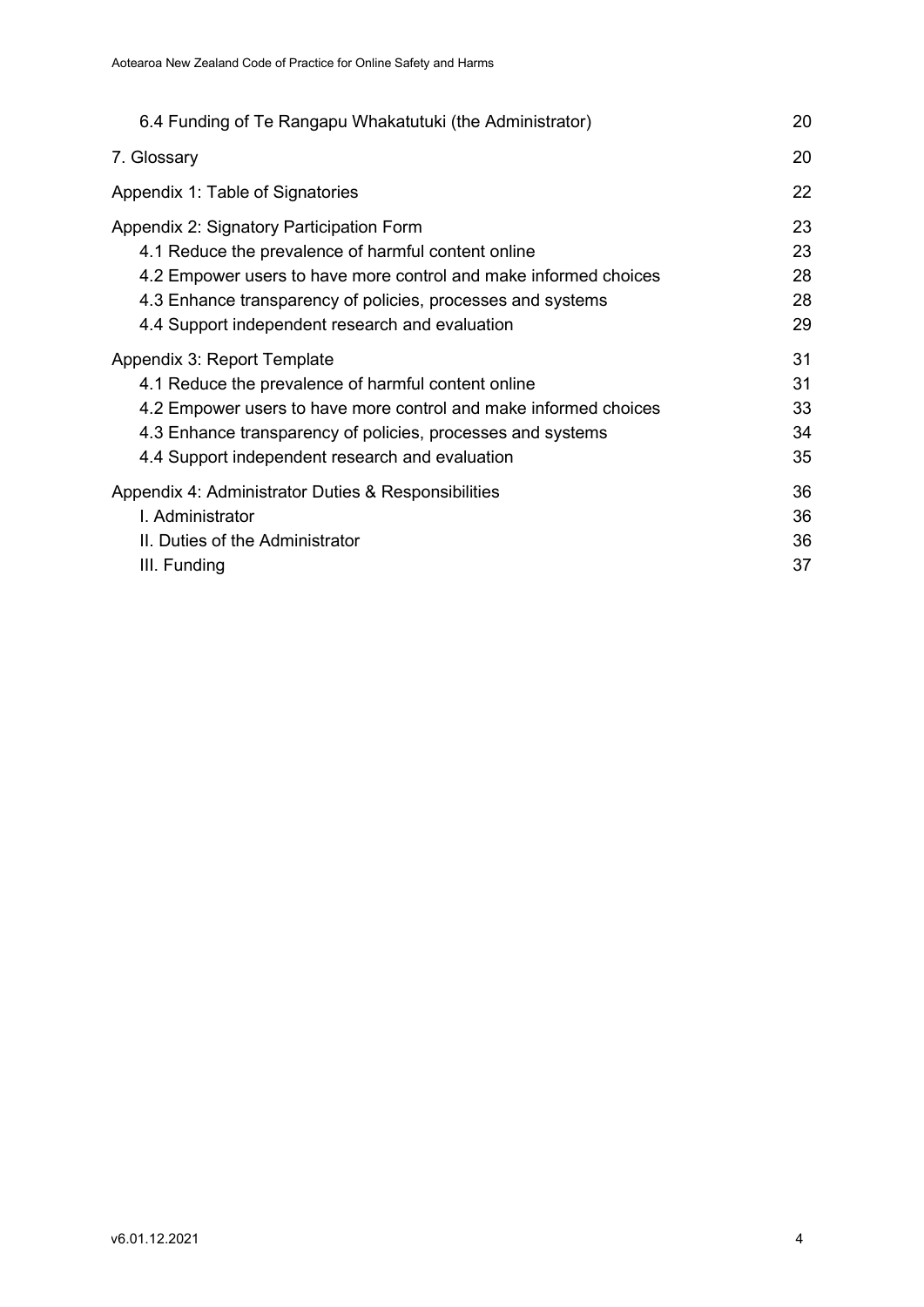# 1. Preamble

## 1.1 Purpose

The purpose of the Aotearoa New Zealand Code of Practice for Online Safety and Harms ("Code") is to enhance people's safety and reduce harmful content online. The Code lays out a set of commitments that digital platforms and other signatories agree to meet.

The Code is voluntary. However, digital platforms who become Signatories commit to being held accountable to the commitments that are relevant to their products or services.

The Administrator and signatories have different backgrounds and operating models with a diverse range of products and services, but are united in their desire to make a meaningful contribution to online safety in Aotearoa New Zealand. We all have different paddles, but are in the same waka:

Kia kotahi te hoe: We all come from our own waka, but when we come together in the same waka, our paddles must work in unison.

### 1.2 Background

"Digital services are increasingly central to our daily lives, facilitating social discourse, economic activity, and much more. These services provide powerful tools for users across the globe to engage in a wide range of valuable online activity. But like any tool, they can also be misused to facilitate harmful behavior and content…Given the diversity of digital services, it is important to define an overall framework and set of aims for what constitutes a responsible approach, to which digital services can then map their specific practices." -- Digital Trust & Safety Partnership<sup>1</sup>

Given the growing number of people who rely on the internet, it is critical that online safety is purposefully factored into the product and policy design of digital platforms to improve the experiences and wellbeing of internet users. Recent research<sup>2</sup> by Netsafe shows one in five adults and twice as many young people in Aotearoa New Zealand received a digital communication that negatively impacted their life in 2020. To put that in a practical context, as 2021 has progressed, Netsafe is continuing to record a new "high" in the number of reports related to harmful digital communication. Experiences like this, directly and indirectly, can cause physical, financial, and psychological harm; decrease user confidence; and undermine investment in the digital economy and society.

The rapidly evolving and global nature of the internet requires an equally flexible and agile approach to safety. Effective online safety requires leveraging specialist knowledge and partnerships, and is underpinned by transparency.

The Code has been developed by Netsafe -- an independent, non-profit online safety organisation, that provides online safety support, expertise and education to people in

<sup>&</sup>lt;sup>1</sup> Digital Trust & Safety Partnership (DTSP), Best Practices Framework. The DTSP is an industry-led initiative focused on promoting a safer and more trustworthy internet. Members of the DTSP are committed to developing best practices and assessments in the field of Trust and Safety. Such industry initiatives have been crucial to maturing and organizing other tech disciplines like cybersecurity.

<sup>2</sup> https://www.Netsafe.org.nz/advice/research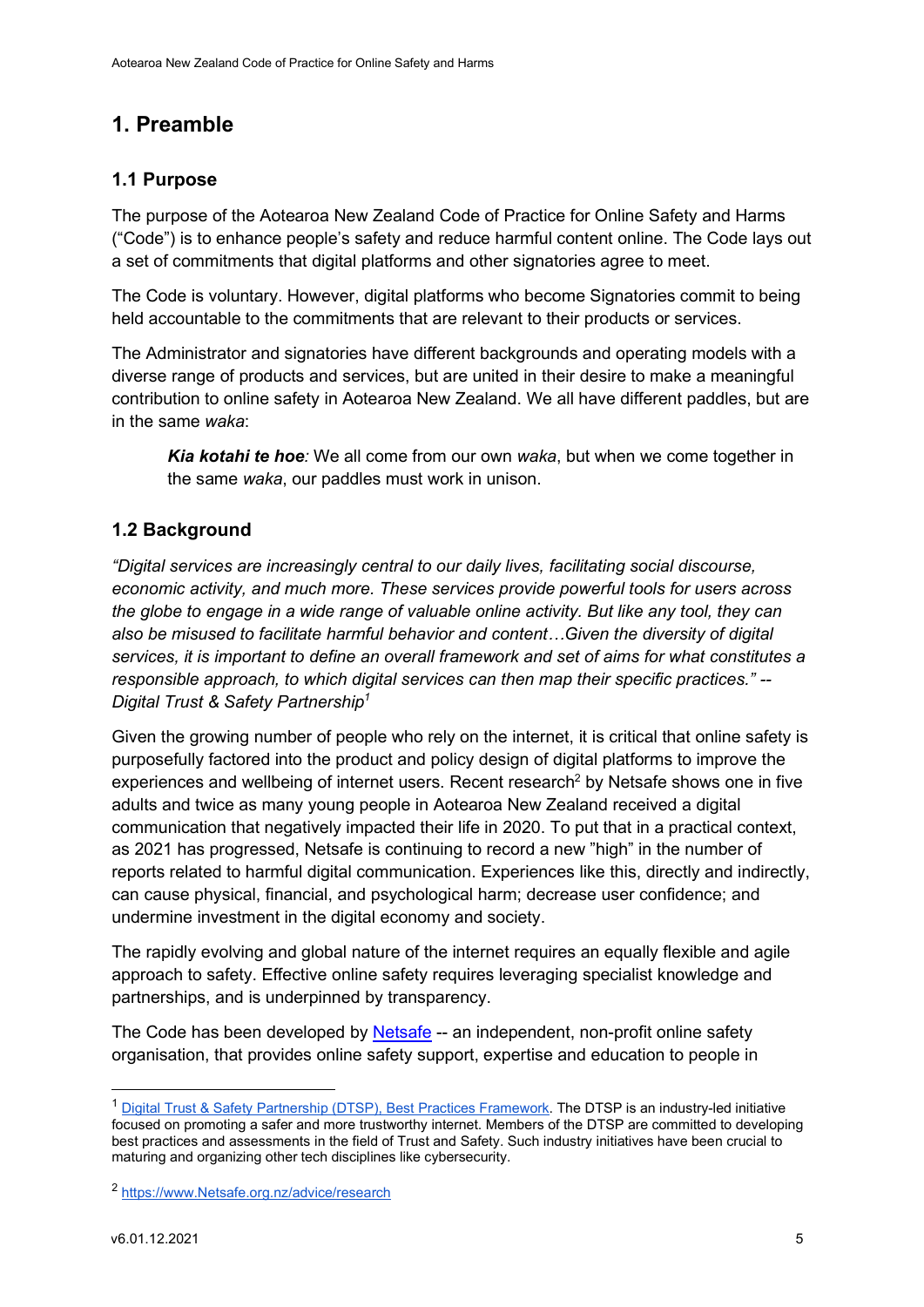Aotearoa New Zealand -- in collaboration with industry and consultation with Māori partners, Government, civil society and Aotearoa New Zealanders. Supported by a broad range of digital platforms, the Code has been designed for organisations providing online services to people in Aotearoa New Zealand.

# 1.3 Mahi tahi (solidarity), kauhanganuitanga (balance), mana tangata (humanity), and mana (respect)

The intention and development of the Code is encapsulated by four key Māori principles of mahi tahi (solidarity), kauhanganuitanga (balance), mana tangata (humanity) and mana (respect), which are critical and necessary to realising the purpose and aspirations of the Code.

- Mahi tahi -- meaning working together, sharing responsibility, collaboration, cooperation, teamwork -- is crucial for the success of the Code. Safeguarding the digital information ecosystem for users requires whole-of-society collaboration and cooperation, globally and locally. Achieving the Code's purpose will depend on a wide range of digital platforms working together and sharing responsibility with other stakeholders in order to have positive relationships and impacts on Aotearoa New Zealand internet users.
- Kauhanganuitanga -- meaning balance -- is necessary to balance the different interests, values, needs and concerns of digital society. It also speaks to the balancing of a complex global and open internet with local conditions and concerns. To achieve this, the Code needs to enable the broad range of digital platforms to responsibly balance safety, privacy, freedom of expression and other fundamental values and address safety risks in ways that are most relevant and suitable to their products, services and user communities.
- Mana tangata -- meaning showing respect, generosity and care for others -- is central to the Code. Care and safety of people should be a priority, while also respecting their right to free speech and expression. The Code focuses on enhancing the safety and protecting the rights of users, through collaboration and mutual respect between the Signatories, Administrator and other involved stakeholders. To achieve this also requires openness and transparency.
- Mana -- meaning integrity and respect -- underpins all three principles of mahi tahi, kauhanganuitanga and mana tangata. The relationship the Signatories and Administrator have with their user community, government, civil society and other relevant stakeholders, as well as with each other should be underpinned by integrity and respect. All potentially affected parties by the Code, directly and indirectly, should be given due consideration in efforts to enhance safety and reduce harmful content online.

# 1.4 Subject matter

Signatories' efforts in relation to the Code will focus on harmful content online that falls under the themes listed below, which the Administrator and the Signatories believe are of great concern for Aotearoa New Zealand internet users (see section 4 for related Commitments).

- 1) Child sexual exploitation and abuse
- 2) Cyberbullying or harassment
- 3) Hate speech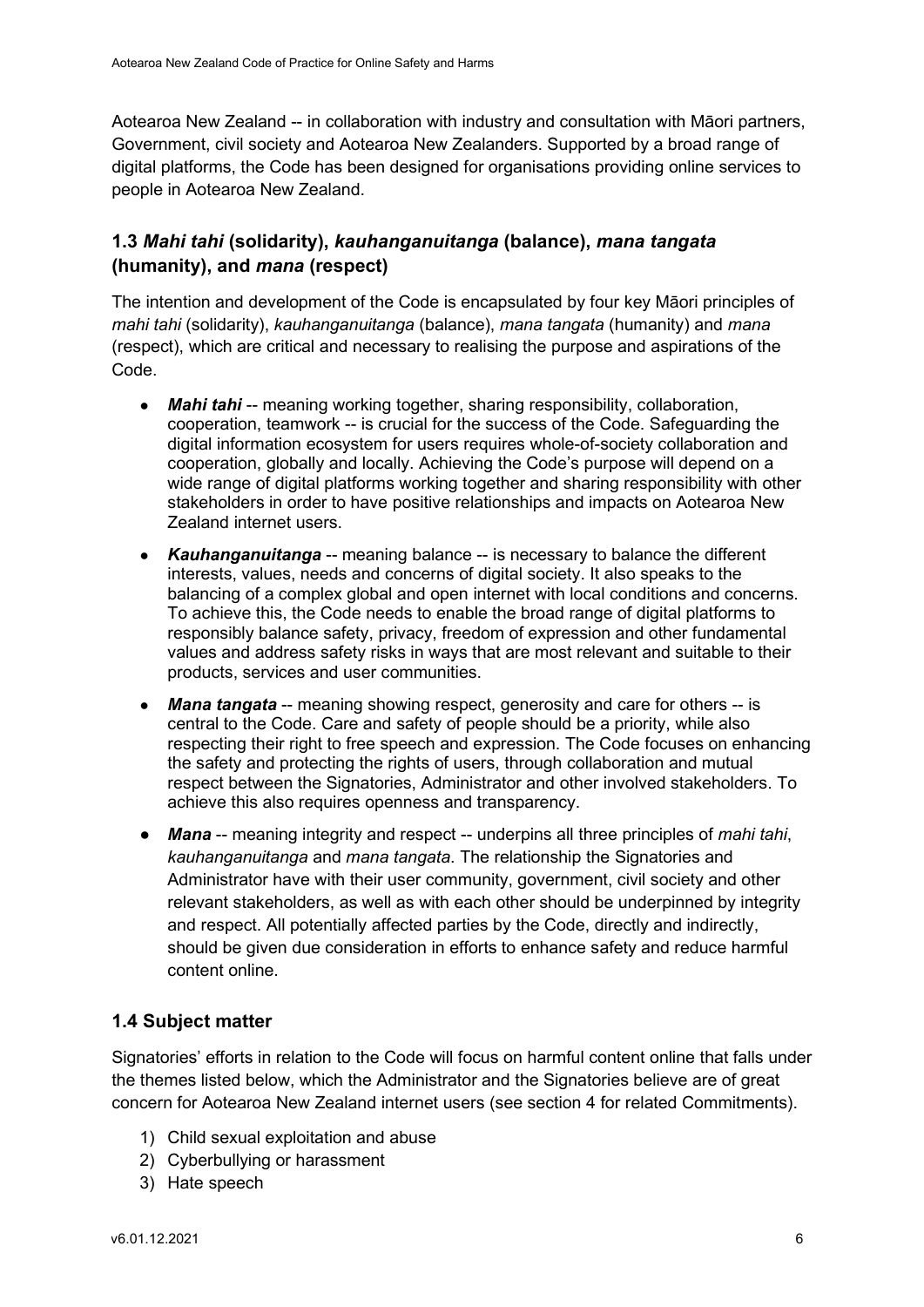- 4) Incitement of violence
- 5) Violent or graphic content
- 6) Misinformation
- 7) Disinformation

The themes may be revised or updated upon agreement by all Signatories.

# 1.5 Signatories

Digital platforms may become signatories to the Code and may join at any time. Digital platforms who have signed the Code recognise their role as important actors within the Aotearoa New Zealand information ecosystem and will encourage other platforms to join the Code or use it as a best practice guide.

# 2. Guiding Principles

The open and global nature of the internet has helped deliver tremendous economic and social benefits, facilitating innovation, boosting productivity and economic growth, and creating new social and educational opportunities around the world. A particular strength of the Internet is that it supports diversity and the open exchange of opinion, speech, information, research, debate and conversation as well as creative expression. It also enables people, who may be isolated and struggling, to connect with others. At the same time, the internet can also be used to spread harmful content.

The Guiding Principles provide a set of values to guide Signatories and the Administrator of the Code. The Principles aim to ensure that the nature and benefits of the internet, as well as international human rights principles, best practices and standards, are taken into account.

# 2.1 Promote safety

It is important that people can discover and engage safely on digital platforms. To freely exchange ideas, collaborate and entertain, people must feel safe to express their views.

# 2.2 Respect freedom of expression and other fundamental human rights

The internet has dramatically increased the power of people around the world to express themselves freely. Any efforts to address safety and harmful content online should respect freedom of expression and other fundamental human rights.

# 2.3 Protect user privacy

The privacy of users should be respected. Any actions taken by digital platforms to address the propagation of harmful content online should not contravene commitments that have been made to respect the privacy of users, including in terms and conditions, published policies and voluntary codes of conduct as well as by applicable laws. This includes respect for users' expectations of privacy when using digital products and services. Additionally, any access to data for research purposes must protect user privacy and may only be used in accordance with applicable law.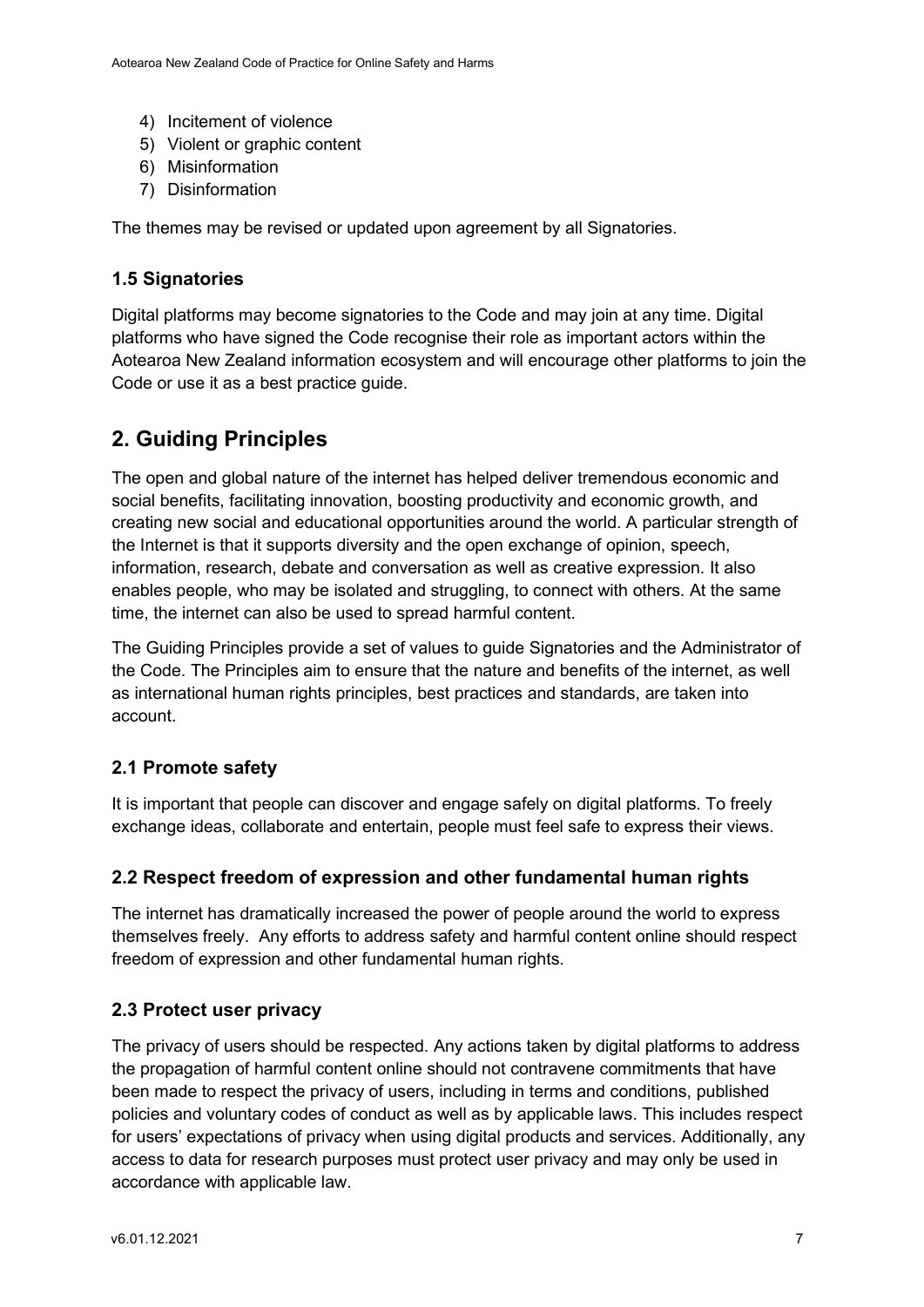# 2.4 Recognise the transnational or global nature of the internet

Digital platforms are transnational or global by nature and need to be able to operate on a transnational or global scale. Digital communication transcends borders, and therefore, efforts to effectively address safety and harmful content online should recognise the value of cross-border communications and the need for scalability.

# 2.5 Broad applicability and participation

A broad range of products and services, serving different and diverse user communities, make up the digital information ecosystem. Efforts to systemically address safety and harmful content issues across the entire digital ecosystem need to be inclusive and flexible, encouraging a variety of current and future digital technologies to participate or be guided by the Code. Digital platforms should have sufficient flexibility to innovate and respond in a way that best matches their risk profiles, as well as recalibrate and shift tactics in order to iterate, improve and address evolving threats online in real-time.

# 2.6 Systems-based best practice standards

Best practice standards should focus on systems, policies and processes that enable digital platforms to responsibly balance safety, privacy, freedom of expression and other fundamental values. This provides an incentive for digital platforms to invest in policies, products, tools and programs that empower users to make informed decisions and have control over their experiences and interactions online. It also provides greater flexibility for digital platforms to respond and adapt quickly and appropriately to ever-changing risks of online harm.

# 2.7 Proportionality and necessity

The types of user behaviours, platform abuse, safety issues and harmful content online will vary greatly in incidence, risk-level and impact amongst the diverse range of products and services offered by digital platforms. Digital platforms should be incentivised to take action and respond in a way that is both risk-based and proportionate and necessary to the level of harm. Furthermore, the severity and prevalence of harmful content online, its status in law, and other efforts already underway (such as global standard-setting bodies and frameworks) should be taken into account.

# 2.8 Whole-of-society collaboration and cooperation

Protecting the integrity of the digital information ecosystem from abuse requires a whole-ofsociety effort, locally and globally. A wide range of relevant stakeholders have roles and responsibilities in dealing with online safety and harmful content, including public authorities, civil society, news organisations, political parties, academia, educators, parents/caregivers, content creators, and people who use the internet each day. Empowering users, promoting safety and reducing harmful content online is a shared responsibility that will require concerted efforts and collaboration by and among various stakeholder groups, including digital platforms. Whole-of-society collaboration helps improve understanding of the safety activities of digital platforms, which in turn increases opportunities for meaningful and effective collaboration.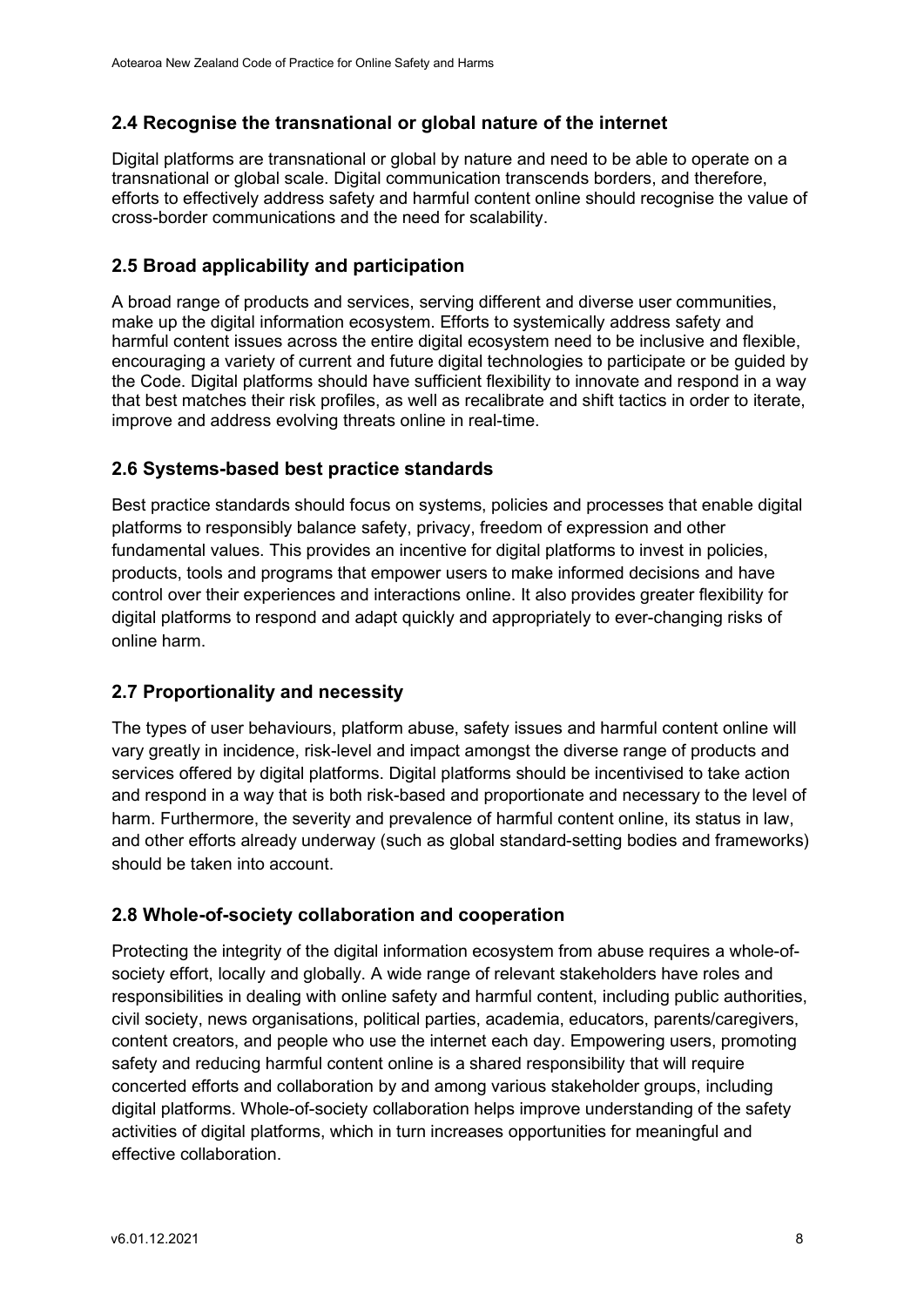# 3. Scope, application, commencement and termination

## 3.1 Relevant products and services subject to the Code

The Administrator encourages all digital platforms, including non-signatories, to adhere to the Guiding Principles and Commitments contained within this Code. Recognising that the types of user activity and content that is subject to the Code will vary greatly in incidence, risk level, and impact amongst the diverse range of services and products offered by different digital platforms, Signatories may choose to specify which products and services - as well as commitments, outcomes and measures (see section 4) -- that are most relevant for the purposes of the Code in the 'Signatory Participation Form' (see Appendix 2).

Products and services relevant to the code are those that facilitate user-generated content (including sponsored and shared) and are delivered to end-users based in Aotearoa New Zealand. The code, however, may also apply to other digital products or services where the spread or prevalence of harmful content online, as described in section 1.4 above, are a concern.

Given the range of products and services and varying capabilities of digital platforms, Signatories may take a phased approach to its Code commitments in order to build capacity. Signatories may amend their Signatory Participation Form, provided that they provide 90 days notice to the Administrator of any amendments.

### 3.2 Application of existing laws

The Code focuses on the Signatories' architecture of systems, policies, processes, products and tools established to prevent or reduce the spread of potentially harmful content. The Code recognises that there are a range of laws or regulatory arrangements that already exist in Aotearoa New Zealand to address harmful content online, which may overlap with some of the commitments covered by the Code. $3$  To the extent of any conflict with the Code, those laws and regulations have primacy.

#### 3.3 Changes and amendments

Any changes or amendments to the Code must be agreed by all current Signatories and the Administrator before coming into effect.

#### 3.4 Commencement and duration

The Code commences on XX XXXXX 2022. The commitments made by each Signatory apply to it from the effective date of the Signatory Participation Form (see Annex 2).

<sup>&</sup>lt;sup>3</sup> For example, the Harmful Digital Communications Act 2015 (HDCA), the hate speech provisions of the Human Rights Act, freedom of expression under the Bill of Rights Act, and The Films, Videos, and Publications Classification Act 1993 (see table of existing laws [to be inserted]).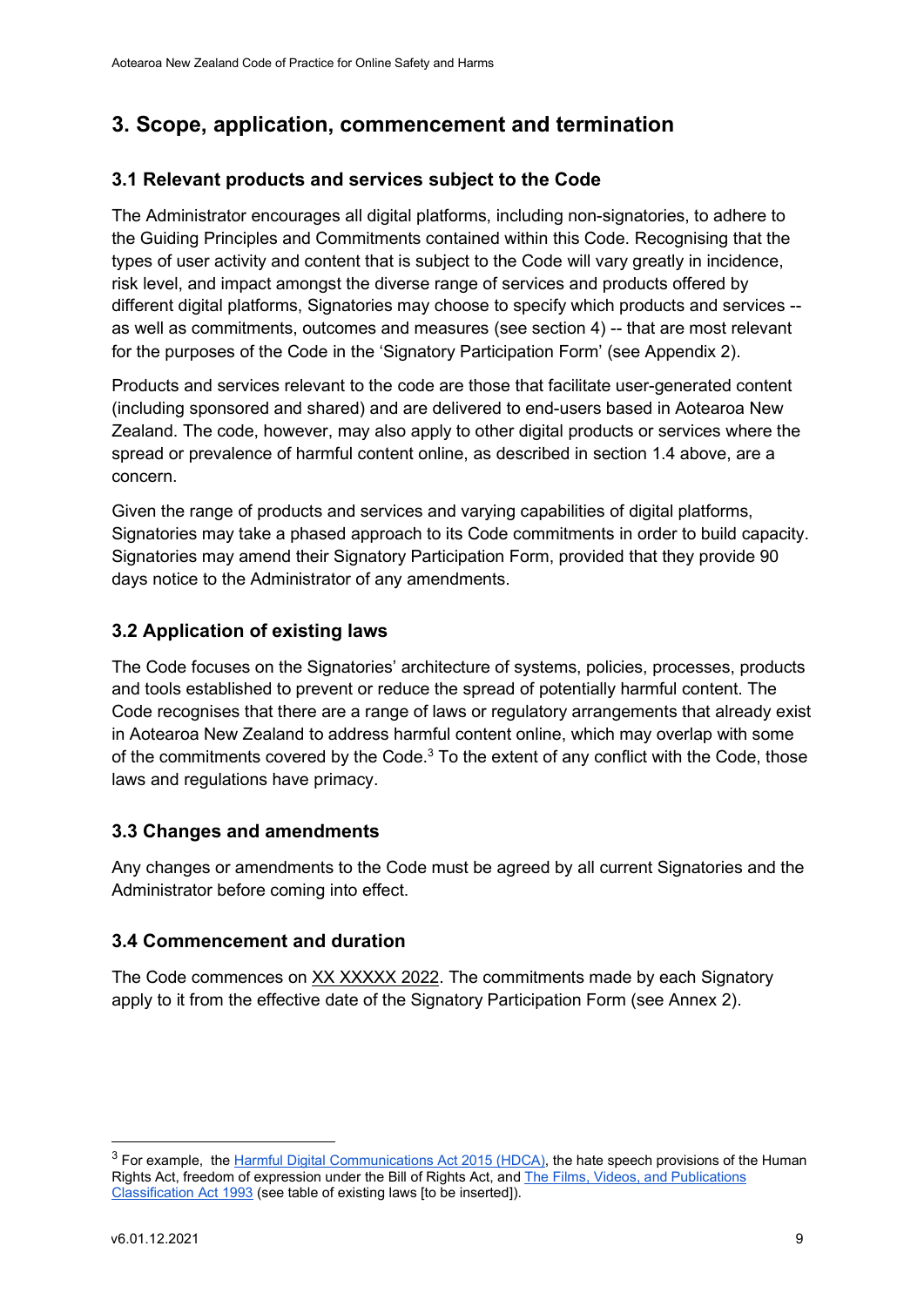# 3.5 Termination

The Code and Signatories' commitments will continue indefinitely, subject to the following conditions for termination:

#### 3.5.1 Termination for non-compliance

Signatories that repeatedly fail to comply with their commitments under the Code may be terminated by the Administrator, under advisement by the Sub-committee, as outlined in section 6.2.2 and 6.2.3.

#### 3.5.2 Termination by withdrawal

A Signatory may withdraw from the Code or a particular commitment under the Code by 30-day written notice to the Administrator. The written notice would be published on the website with all other materials related to the Code.

The Administrator may withdraw from the Code by 90-day written notice to the Signatories and Sub-committee and will continue its role and responsibilities, as outlined in section 6, until a new Administrator is identified and commences the role.

#### 3.5.3 Termination for regulation

The Code may be terminated if, in the view of the Administrator and Signatories, subsequent legislation has made the Code superfluous.

#### 3.5.4 Termination by agreement

The Code may be terminated, if agreed upon by the Administrator and Signatories, for any other reason, aside from the ones outlined above.

# 4. Commitments, outcomes and measures

This section outlines a set of four (4) commitments and corresponding outcomes and measures aimed at addressing concerns related to safety and the spread of harmful content online. These commitments, outcomes and measures are informed by the Guiding Principles in section 2. They focus on Signatories' architecture of systems, policies, processes, products and tools established to enhance user safety and prevent or reduce the spread of potentially harmful content.

Signatories will make best efforts in relation to the following commitments:

- 1. Reduce the prevalence of harmful content online
- 2. Empower users to have more control and make informed choices
- 3. Enhance transparency of policies, processes and systems
- 4. Support independent research and evaluation

#### 4.1 Reduce the prevalence of harmful content online

Signatories commit to implementing policies, processes, products and/or programs that would promote safety and mitigate risks that may arise from the propagation of harmful content online, as it relates to the themes identified in section 1.4.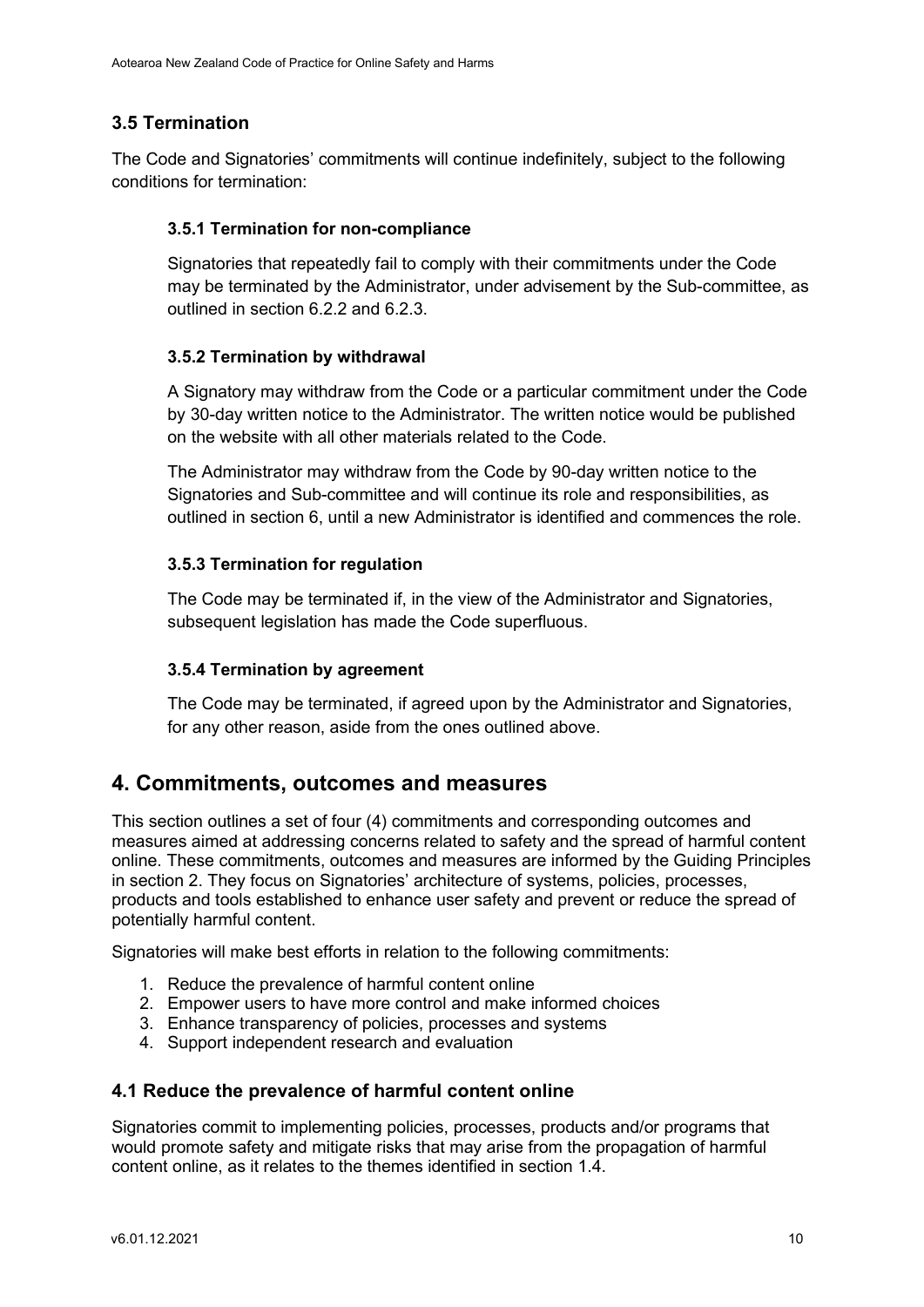|     | <b>Outcomes</b>                                                                                                                             | <b>Measures</b>                                                                                                                                                                                                                                                                                                          |
|-----|---------------------------------------------------------------------------------------------------------------------------------------------|--------------------------------------------------------------------------------------------------------------------------------------------------------------------------------------------------------------------------------------------------------------------------------------------------------------------------|
| 4.1 | <b>Outcome 1. Provide</b><br>safeguards to reduce the<br>risk of harm arising from<br>online child sexual<br>exploitation & abuse<br>(CSEA) | Measure 1. Implement, enforce and/or maintain<br>policies, processes, products, and/or programs that<br>seek to prevent known child sexual abuse material<br>from being made available to users or accessible on<br>their platforms and services                                                                         |
| 4.2 |                                                                                                                                             | <b>Measure 2.</b> Implement, enforce and/or maintain<br>policies, processes, products, and/or programs that<br>seek to prevent search results from surfacing child<br>sexual abuse material                                                                                                                              |
| 4.3 |                                                                                                                                             | <b>Measure 3.</b> Implement, enforce and/or maintain<br>policies, processes, products, and/or programs that<br>seek to adopt enhanced safety measures to protect<br>children online from peers or adults seeking to<br>engage in harmful sexual activity with children (e.g.<br>online grooming and predatory behaviour) |
| 4.4 |                                                                                                                                             | <b>Measure 4.</b> Implement, enforce and/or maintain<br>policies, processes, products, and/or programs that<br>seek to reduce new and ongoing opportunities for the<br>sexual abuse or exploitation of children                                                                                                          |
| 4.5 |                                                                                                                                             | <b>Measure 5.</b> Work to collaborate across industry and<br>with other relevant stakeholders to respond to<br>evolving threats                                                                                                                                                                                          |
| 4.6 | <b>Outcome 2: Provide</b><br>safeguards to reduce the<br>risk of harm arising from<br>online bullying or<br>harassment                      | <b>Measure 6.</b> Implement, enforce and/or maintain<br>policies and processes that seek to prevent<br>individuals (both minors and adults) or groups from<br>being the target of online bullying or harassment.                                                                                                         |
| 4.7 |                                                                                                                                             | <b>Measure 7.</b> Implement and maintain products and/or<br>tools that seek to mitigate the risk of individuals or<br>groups from being the target of online bullying or<br>harassment.                                                                                                                                  |
| 4.8 |                                                                                                                                             | <b>Measure 8. Implement, maintain and raise</b><br>awareness of product or service related policies and<br>tools for users to report online bullying or harassment<br>content.                                                                                                                                           |
| 4.9 |                                                                                                                                             | Measure 9. Support or maintain programs, initiatives<br>or features that seek to educate and raise awareness<br>on how to prevent or stop online bullying or<br>harassment.                                                                                                                                              |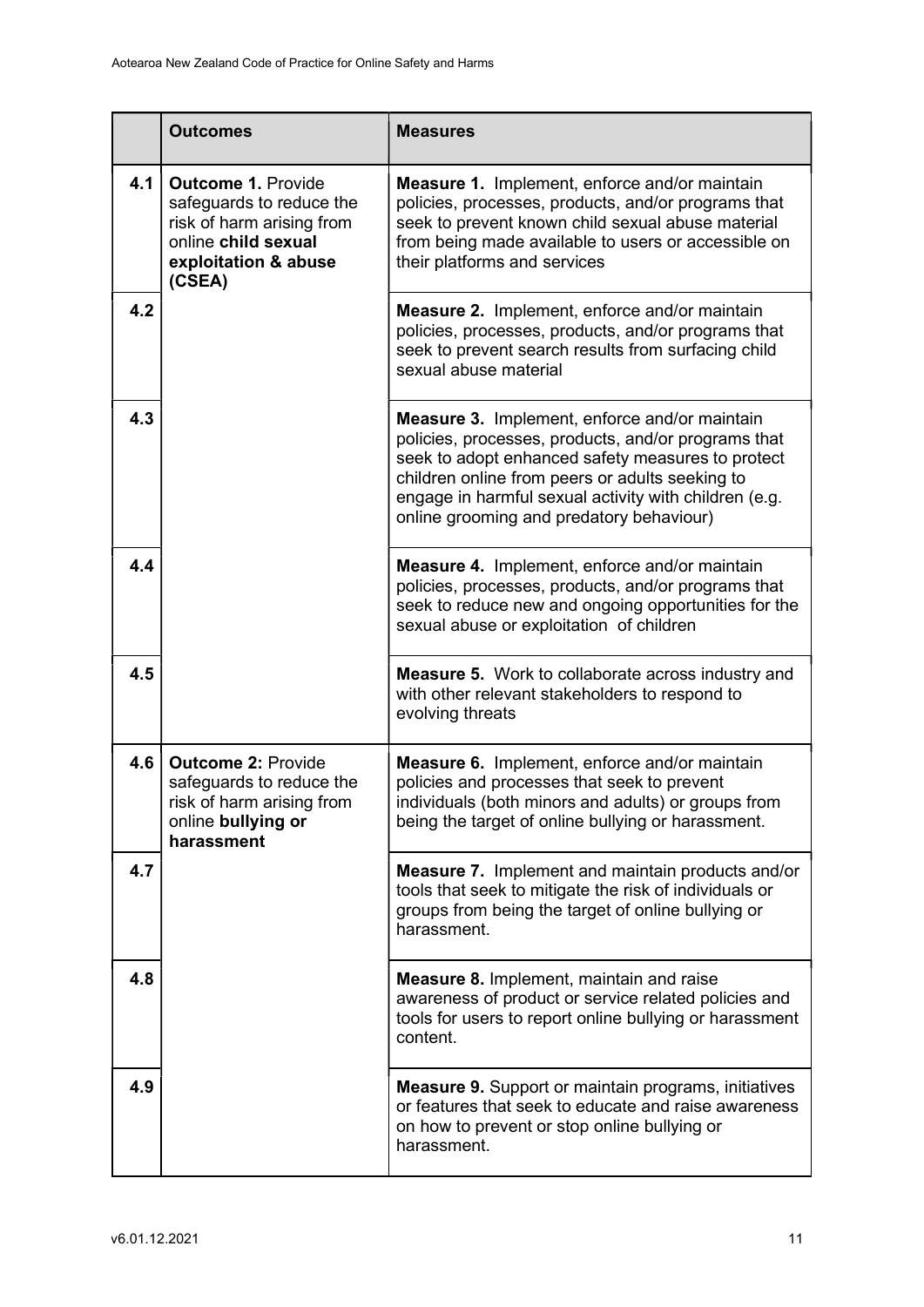| 4.10 | <b>Outcome 3: Provide</b><br>safeguards to reduce the<br>risk of harm arising from<br>online hate speech               | <b>Measure 10.</b> Implement, enforce and/or maintain<br>policies and processes that seek to prohibit and<br>reduce the prevalence of hate speech and prevent<br>individuals or groups from being the target of online<br>hate speech.                                          |
|------|------------------------------------------------------------------------------------------------------------------------|---------------------------------------------------------------------------------------------------------------------------------------------------------------------------------------------------------------------------------------------------------------------------------|
| 4.11 |                                                                                                                        | <b>Measure 11.</b> Implement and maintain products and<br>tools that seek to prohibit or reduce the prevalence of<br>hate speech and prevent individuals or groups from<br>being the target of online hate speech.                                                              |
| 4.12 |                                                                                                                        | <b>Measure 12. Implement, maintain and raise</b><br>awareness of product or service related policies and<br>tools for users to report potential hate speech.                                                                                                                    |
| 4.13 |                                                                                                                        | <b>Measure 13.</b> Support or maintain programs and<br>initiatives that seek to encourage critical thinking and<br>educate users on how to prevent or stop the spread<br>of online hate speech.                                                                                 |
| 4.14 |                                                                                                                        | <b>Measure 14.</b> Work to collaborate across industry and<br>with other relevant stakeholders to support efforts to<br>respond to evolving harms arising from online hate<br>speech.                                                                                           |
| 4.15 | <b>Outcome 4: Provide</b><br>safeguards to reduce the<br>risk of harm arising from<br>online incitement of<br>violence | <b>Measure 15. Implement, enforce and/or maintain</b><br>policies and processes that seek to prohibit or reduce<br>the prevalence of content that potentially incites<br>violence, as well as prevent individuals or groups<br>from being the target of incitement of violence. |
| 4.16 |                                                                                                                        | <b>Measure 16.</b> Implement and maintain products and<br>tools that seek to prohibit or reduce the prevalence of<br>content that potentially incites violence, as well as<br>prevent individuals or groups from being the target of<br>incitement of violence.                 |
| 4.17 |                                                                                                                        | <b>Measure 17. Implement, maintain and raise</b><br>awareness of product or service related policies and<br>tools for users to report content that potentially incites<br>violence.                                                                                             |
| 4.18 |                                                                                                                        | <b>Measure 18.</b> Support or maintain programs and<br>initiatives that seek to educate users on how to<br>prevent or stop the spread of online content that<br>incites violence.                                                                                               |
| 4.19 |                                                                                                                        | Measure 19. Work to collaborate across industry and<br>with other relevant stakeholders to support efforts to                                                                                                                                                                   |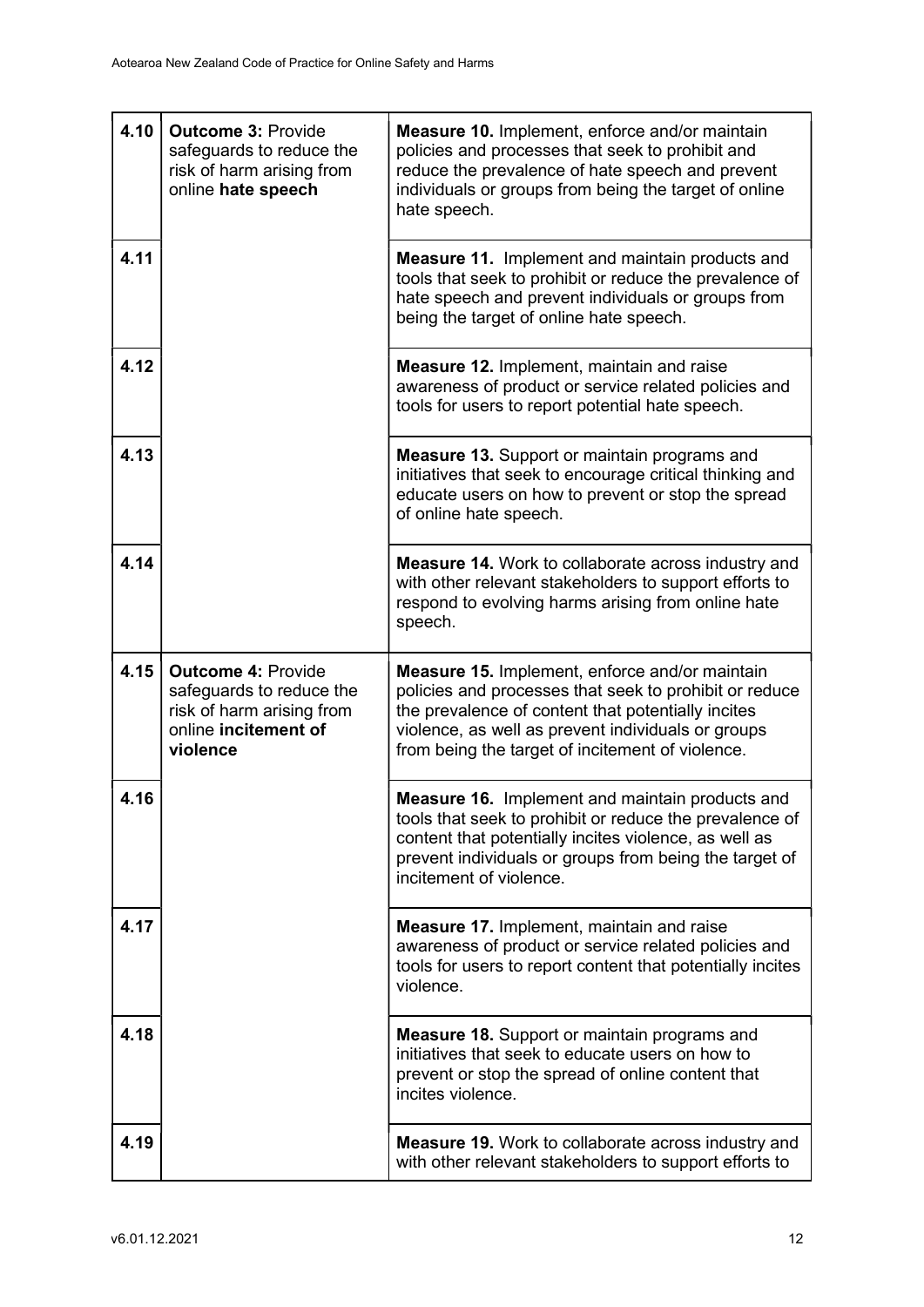|      |                                                                                                                            | respond to evolving harms arising from online content<br>that incites violence.                                                                                                                                                         |
|------|----------------------------------------------------------------------------------------------------------------------------|-----------------------------------------------------------------------------------------------------------------------------------------------------------------------------------------------------------------------------------------|
| 4.20 | <b>Outcome 5: Provide</b><br>safeguards to reduce the<br>risk of harm arising from<br>online violent or graphic<br>content | Measure 20. Implement, enforce and/or maintain<br>policies and processes that seek to prevent, remove<br>and/or reduce the spread of violent or graphic content<br>online.                                                              |
| 4.21 |                                                                                                                            | <b>Measure 21.</b> Implement and maintain products and<br>tools that seek to prevent, remove and/or reduce the<br>spread of violent or graphic content.                                                                                 |
| 4.22 |                                                                                                                            | <b>Measure 22. Implement, maintain and raise</b><br>awareness of product or service related policies and<br>tools for users to report potential violent and graphic<br>content.                                                         |
| 4.23 | <b>Outcome 6: Provide</b><br>safeguards to reduce the<br>risk of harm arising from<br>online misinformation                | <b>Measure 23. Implement, enforce and/or maintain</b><br>policies, processes and/or products that seek to<br>reduce the spread of, or remove, online<br>misinformation content.                                                         |
| 4.24 |                                                                                                                            | <b>Measure 24. Implement, enforce and/or maintain</b><br>policies and processes that seek to penalise users<br>who repeatedly post or share misinformation that<br>violates related policies.                                           |
| 4.25 |                                                                                                                            | <b>Measure 25.</b> Support or maintain media literacy<br>programs and initiatives that seek to encourage<br>critical thinking and educate users on how to prevent<br>or stop the spread of misinformation.                              |
| 4.26 |                                                                                                                            | <b>Measure 26.</b> Support or maintain programs and/or<br>initiatives that seek to support civil society, fact-<br>checking bodies and/or other relevant organisations<br>working to combat misinformation.                             |
| 4.27 |                                                                                                                            | <b>Measure 27.</b> Work to collaborate across industry and<br>with other relevant stakeholders to support efforts to<br>respond to evolving harms arising from<br>misinformation.                                                       |
| 4.28 | <b>Outcome 7: Provide</b><br>safeguards to reduce the<br>risk of harm arising from<br>online disinformation                | <b>Measure 28. Implement, enforce and/or maintain</b><br>policies, processes and/or products that seek to<br>suspend, remove, disable, or penalise the use of fake<br>accounts that are misleading, deceptive and/or may<br>cause harm. |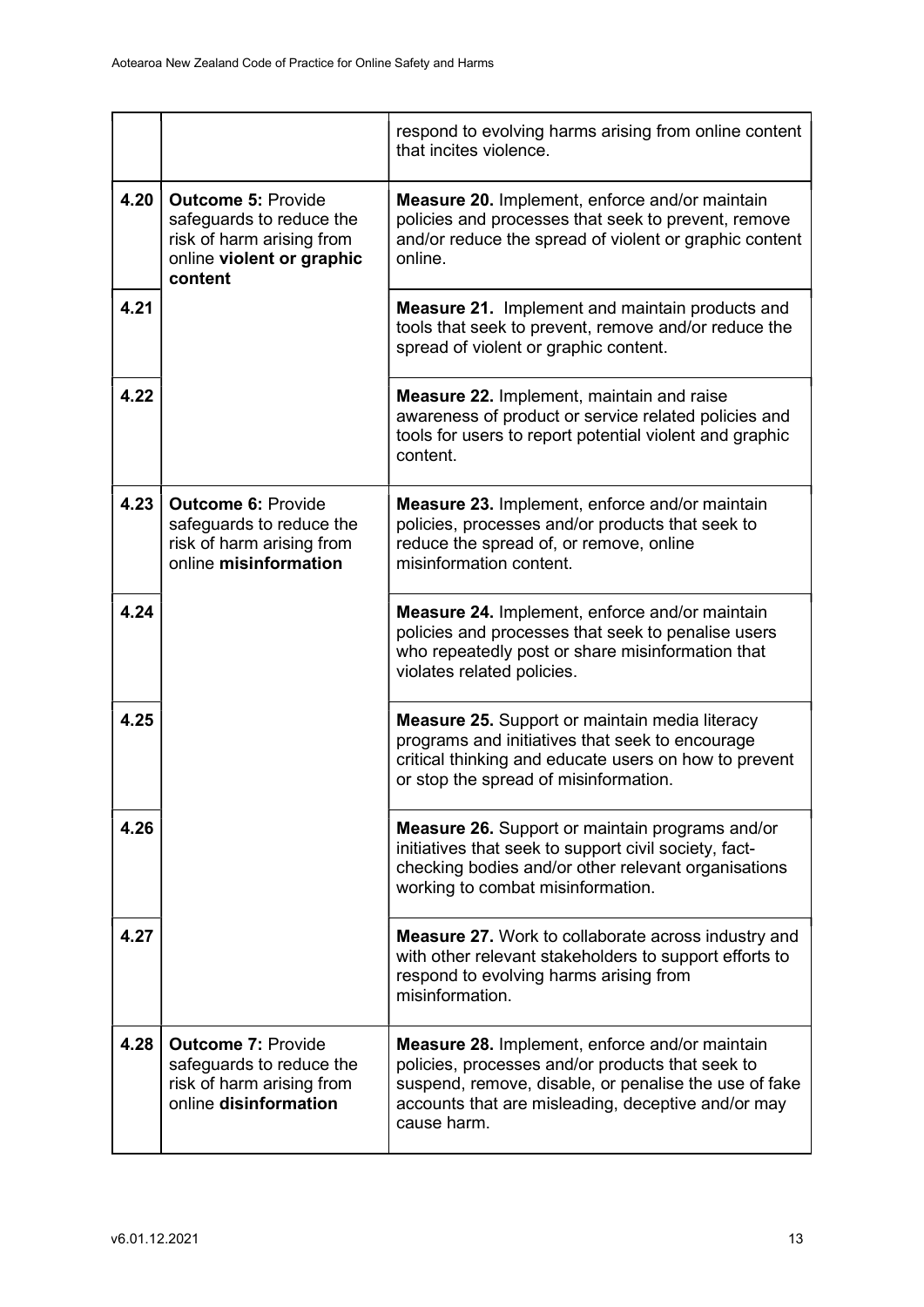| 4.29 | <b>Measure 29. Implement, enforce and/or maintain</b><br>policies, processes and/or products that seek to<br>remove accounts, (including profiles, pages,<br>handles, channels, etc) that repeatedly spread<br>disinformation.                                                                                                                                                   |
|------|----------------------------------------------------------------------------------------------------------------------------------------------------------------------------------------------------------------------------------------------------------------------------------------------------------------------------------------------------------------------------------|
| 4.30 | <b>Measure 30.</b> Implement, enforce and/or maintain<br>policies, processes and/or products that seek to<br>provide information on public accounts (including<br>profiles, pages, handles, channels, etc) that empower<br>users to make informed decisions (e.g. date a public<br>profile was created, date of changes to primary<br>account information, number of followers). |
| 4.31 | <b>Measure 31. Implement, enforce and/or maintain</b><br>policies, processes and/or products that seek to<br>provide transparency on paid political content (e.g.<br>advertising or sponsored content) and give users<br>more context and information (e.g. paid political or<br>electoral ad labels or who paid for the ad).                                                    |
| 4.32 | <b>Measure 32. Implement, enforce and/or maintain</b><br>policies, processes and/or products that seek to<br>disrupt advertising and/or reduce economic<br>incentives for users who profit from disinformation.                                                                                                                                                                  |
| 4.33 | <b>Measure 33.</b> Work to collaborate across industry and<br>with other relevant stakeholders to support efforts to<br>respond to evolving harms arising from<br>disinformation.                                                                                                                                                                                                |

# 4.2 Empower users to have more control and make informed choices

Signatories recognise that users have different needs, tolerances, and sensitivities that inform their experiences and interactions online. Content or behavior that may be appropriate for some will not be appropriate for others, and a single baseline may not adequately satisfy or protect all users. Signatories will therefore empower users to have control and to make informed choices over the content they see and/or their experiences and interactions online. Signatories will also provide tools, programs, resources and/or services that will help users stay safe online.

|      | <b>Outcomes</b>                                                              | <b>Measures</b>                                                                                                                                                                    |
|------|------------------------------------------------------------------------------|------------------------------------------------------------------------------------------------------------------------------------------------------------------------------------|
| 4.34 | <b>Outcome 8. Users are</b><br>empowered to make<br>informed decisions about | <b>Measure 34.</b> Implement, enforce and/or maintain<br>policies, processes, products and/or programs that<br>helps users make more informed decisions on the<br>content they see |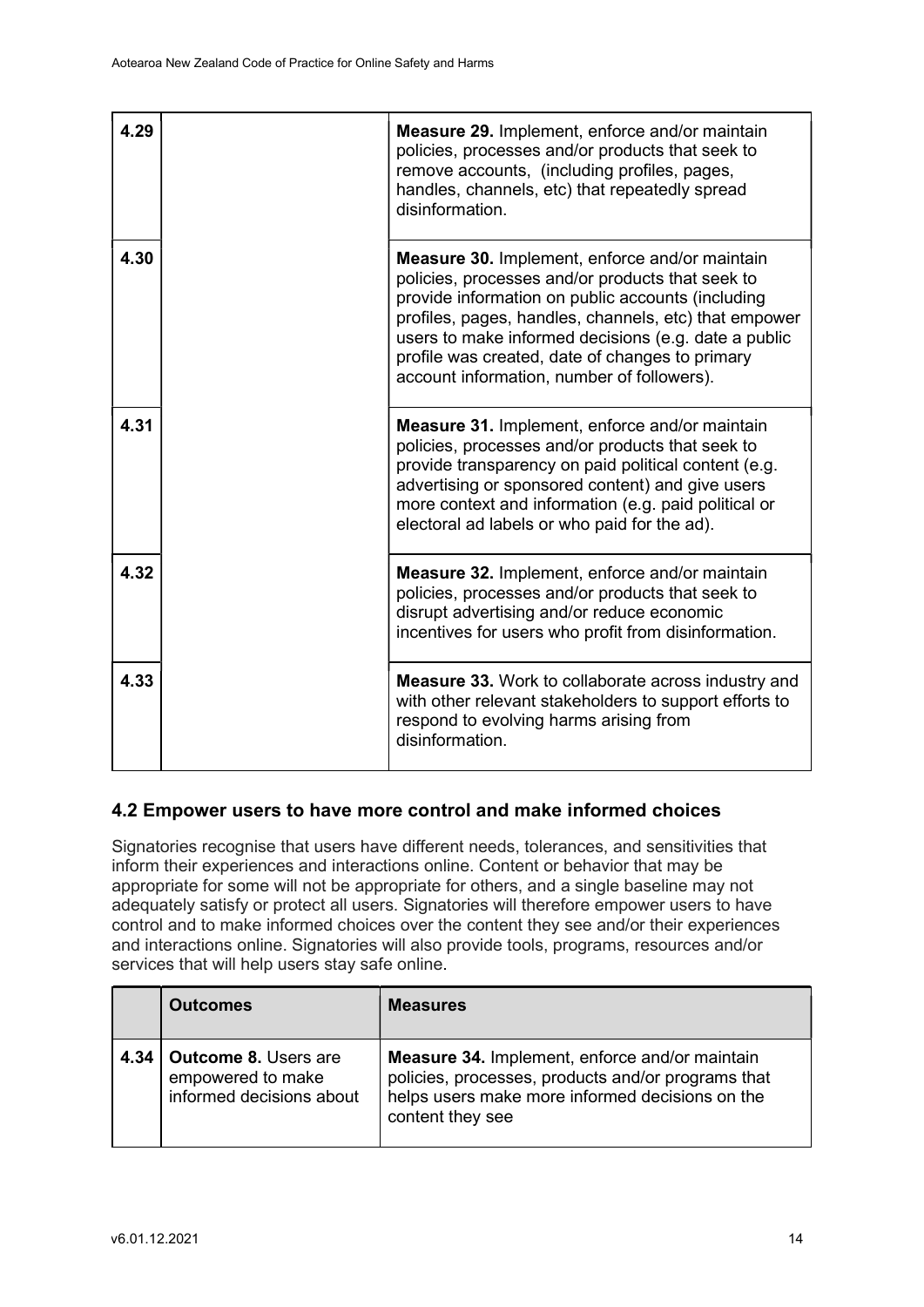| 4.35 | the content they see on<br>the platform                                                                                                   | <b>Measure 35.</b> Implement, enforce and/or maintain<br>policies, processes, products and/or programs that<br>seek to promote accurate and credible information<br>about highly significant issues of societal importance<br>and of relevance to the digital platform's user<br>community (e.g. public health, climate change,<br>elections) |
|------|-------------------------------------------------------------------------------------------------------------------------------------------|-----------------------------------------------------------------------------------------------------------------------------------------------------------------------------------------------------------------------------------------------------------------------------------------------------------------------------------------------|
| 4.36 |                                                                                                                                           | <b>Measure 36.</b> Support programs and/or initiatives that<br>educate or raise awareness on disinformation,<br>misinformation and other harms, such as via<br>media/digital literacy campaigns                                                                                                                                               |
| 4.37 | <b>Outcome 9. Users are</b><br>empowered with control<br>over the content they see<br>and/or their experiences<br>and interactions online | <b>Measure 37.</b> Implement, enforce and/or maintain<br>policies, processes, products and/or programs that<br>seek to provide users with appropriate control over the<br>content they see, the character of their feed and/or<br>their community online.                                                                                     |
| 4.38 |                                                                                                                                           | <b>Measure 38.</b> Launch and maintain products that<br>provide users with appropriate control over the ads<br>they see.                                                                                                                                                                                                                      |

#### 4.3 Enhance transparency of policies, processes and systems

Transparency helps build trust and facilitates accountability. Signatories will provide transparency of their policies, processes and systems for online safety and content moderation and their effectiveness to mitigate risks to users. Signatories, however, recognise that there is a need to balance public transparency of measures taken under the Code with risks that may outweigh the benefit of transparency, such as protecting people's privacy, protecting trade secrets and not providing threat actors with information that may expose how they may circumvent or bypass enforcement protocols or systems.

|      | <b>Outcomes</b>                                                                                                                   | <b>Measures</b>                                                                                                                                                                                                                                                |
|------|-----------------------------------------------------------------------------------------------------------------------------------|----------------------------------------------------------------------------------------------------------------------------------------------------------------------------------------------------------------------------------------------------------------|
| 4.39 | <b>Outcome 10. Transparency of</b><br>policies, systems, processes<br>and programs that aim to<br>reduce the risk of online harms | <b>Measure 39.</b> Publish and make accessible for<br>users Signatories' safety and harms-related<br>policies and terms of service.                                                                                                                            |
| 4.40 |                                                                                                                                   | <b>Measure 40.</b> Publish and make accessible<br>information (such as via blog posts, press<br>releases and/or media articles) on relevant<br>policies, processes, and products that aim to<br>reduce the spread and prevalence of harmful<br>content online. |
| 4.41 | <b>Outcome 11. Publication of</b><br>regular transparency reports on<br>efforts to reduce the spread and                          | <b>Measure 41.</b> Publish periodic transparency<br>reports with KPIs/metrics showing actions taken<br>based on policies, processes and products to                                                                                                            |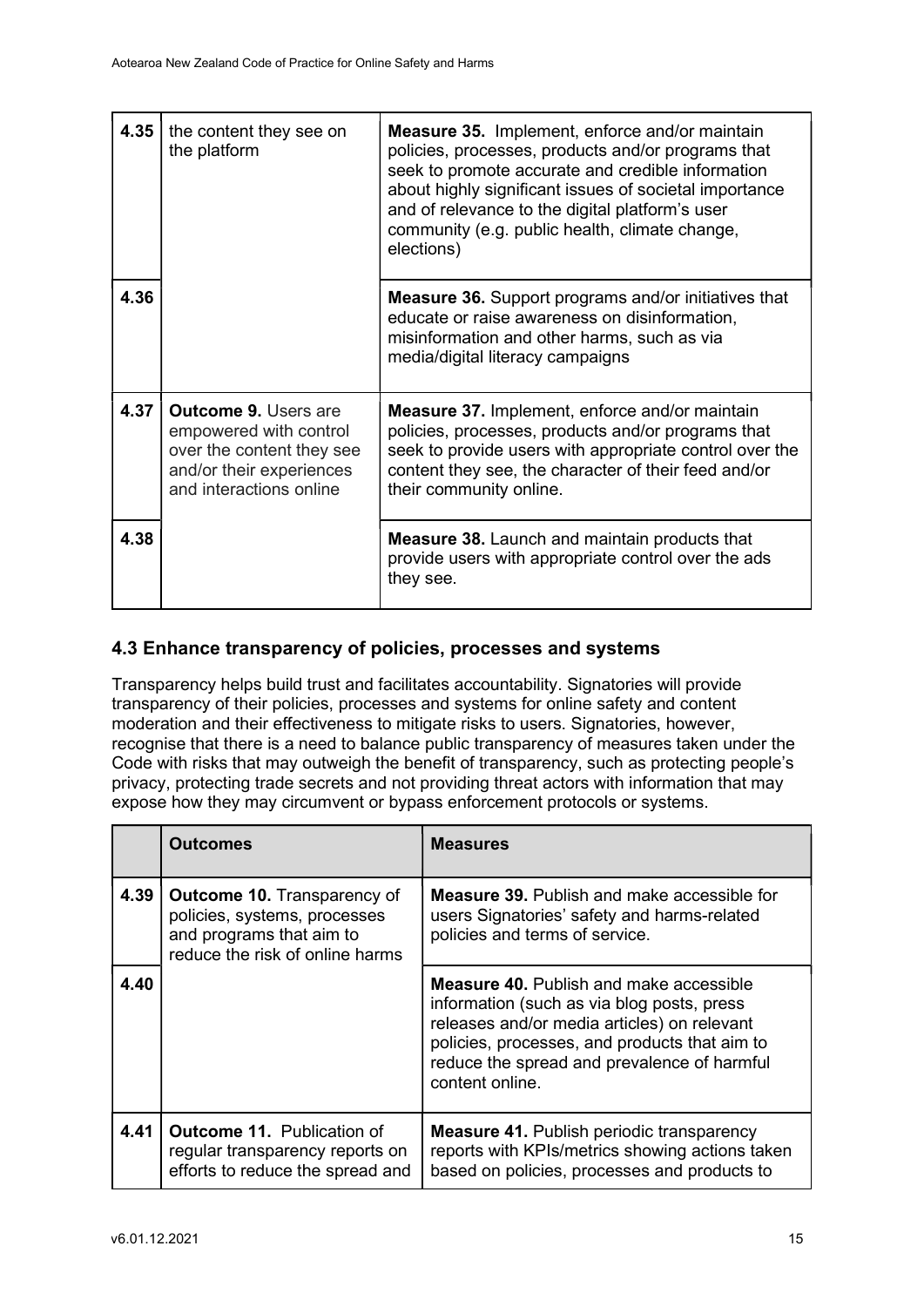|      | prevalence of harmful content<br>and related KPIs/metrics | reduce the spread or prevalence of harmful<br>content (e.g. periodic transparency reports on<br>removal of policy-violating content).                                                                                          |
|------|-----------------------------------------------------------|--------------------------------------------------------------------------------------------------------------------------------------------------------------------------------------------------------------------------------|
| 4.42 |                                                           | <b>Measure 42.</b> Submit to the Administrator annual<br>compliance reports, as required in section 5.4,<br>that set out the measures in place and progress<br>made in relation to Signatories' commitments<br>under the Code. |

#### 4.4 Support independent research and evaluation

Independent local, regional or global research by academics and other experts to understand the impact of safety interventions and harmful content on society, as well as research on new content moderation and other technologies that may enhance safety and reduce harmful content online, are important for continuous improvement of safeguarding the digital ecosystem. Signatories will seek to support or participate in these research efforts.

Signatories may also seek to support independent evaluation of the systems, policies and processes they have implemented under the commitments of the Code. This may include broader initiatives undertaken at the regional or global level, such as independent evaluations of Signatories' systems.

|      | <b>Outcomes</b>                                                                                                                                                                                                                                       | <b>Measures</b>                                                                                                                                                                                                                                                                                                                                                                              |
|------|-------------------------------------------------------------------------------------------------------------------------------------------------------------------------------------------------------------------------------------------------------|----------------------------------------------------------------------------------------------------------------------------------------------------------------------------------------------------------------------------------------------------------------------------------------------------------------------------------------------------------------------------------------------|
| 4.43 | <b>Outcome 12. Independent research</b><br>that helps build understanding of<br>the impact of safety interventions<br>and harmful content on society<br>and/or research on new<br>technologies to enhance safety or<br>reduce harmful content online. | <b>Measure 43.</b> Support or participate, where<br>appropriate, in programs and initiatives<br>undertaken by researchers, civil society and<br>other relevant organisations (such as fact-<br>checking bodies). This may include broader<br>regional or global research initiatives<br>undertaken by the Signatory which may also<br>benefit Aotearoa New Zealand.                          |
| 4.44 |                                                                                                                                                                                                                                                       | <b>Measure 44.</b> Support or convene at least one<br>event per year to foster multi-stakeholder<br>dialogue, particularly with the research<br>community, regarding one of the key themes<br>of online safety and harmful content, as<br>outlined in section 4. This may include<br>broader regional or global events undertaken<br>by the Signatory which involve Aotearoa New<br>Zealand. |
| 4.45 | <b>Outcome 13. Support independent</b><br>evaluation of the systems, policies<br>and processes that have been<br>implemented in relation to the<br>Code.                                                                                              | <b>Measure 45.</b> Support where appropriate,<br>programs and initiatives aimed at evaluating<br>a Signatory's policies and processes in<br>relation to the purpose and commitments of<br>the Code. This may include broader regional<br>or global independent evaluation initiatives                                                                                                        |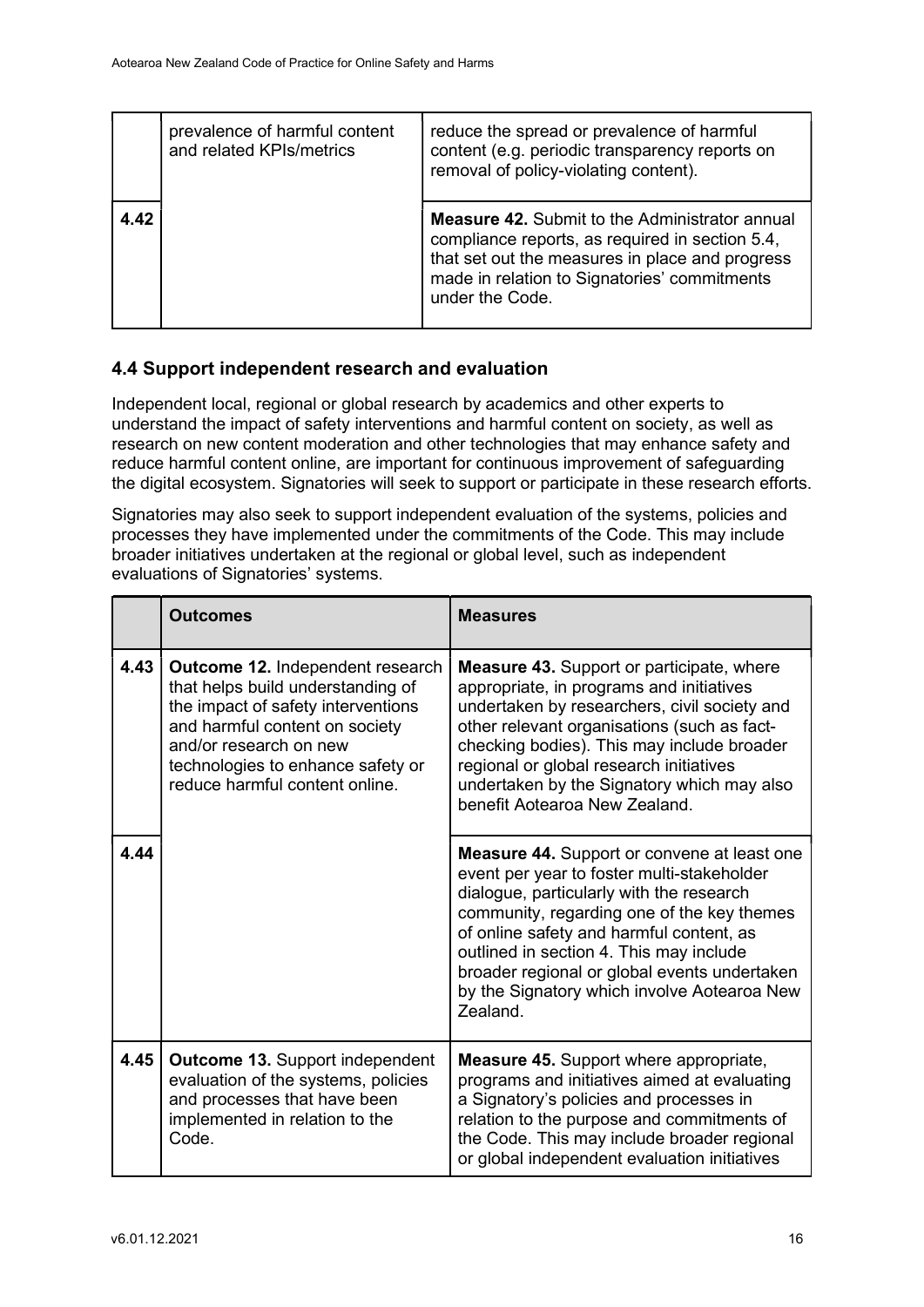|  | undertaken by the Signatory, which may also<br>I benefit Aotearoa New Zealand. |
|--|--------------------------------------------------------------------------------|
|--|--------------------------------------------------------------------------------|

# 5. Governance, complaints and compliance

The Code aims to provide a governance framework that allows the Administrator, government, civil society and other relevant stakeholders, as well as the public to hold Signatories to their commitments. The Administrator and Signatories agree to establish, within six (6) months of the commencement of this Code, a governance framework setting out the powers, structure and mechanisms for oversight. The governance of the Code will include, at minimum, the following elements:

- 1) An Administrator;
- 2) A Sub-committee to provide monitoring and oversight of Signatories' commitments and review of the Code;
- 3) A Complaints Mechanism that enables the public to report breaches by Signatories of their Code commitments;
- 4) Annual compliance reporting by Signatories on their Code commitments; and
- 5) Biennial review of the Code to assess if it is meeting its Purpose (as outlined in section 1.1) and objectives.

#### 5.1 Administrator

The Administrator is an organisation agreed upon and appointed by the Signatories to oversee the administration of the Code. The Administrator would be able to demonstrate relevant experience in relation to its role and responsibilities, as outlined in section 6 and Annex 4 of the Code.

# 5.2 Sub-Committee

Reflecting the need for whole-of-society collaboration to protect the integrity of the digital information ecosystem from abuse, the Sub-committee will be comprised of a range of stakeholders, including representatives from the Signatories, Maori cultural partners, civil society and other relevant and agreed-upon stakeholders (such as Government and academics), who will meet annually, at minimum, to review how Signatories are meeting their commitments under the Code. This includes assessing Signatories' annual compliance reports; complaints submitted through the Complaints Mechanism; and progress of the Code.

# 5.3 Complaints Mechanism

The Administrator will work with Signatories to establish a complaints policy, mechanism, violation definitions/criteria, and eligibility of complainants (referred to as the 'Complaints Mechanism') for addressing non-compliance by Signatories to the commitments they have made under the Code. The Complaints Mechanism will allow people residing in Aotearoa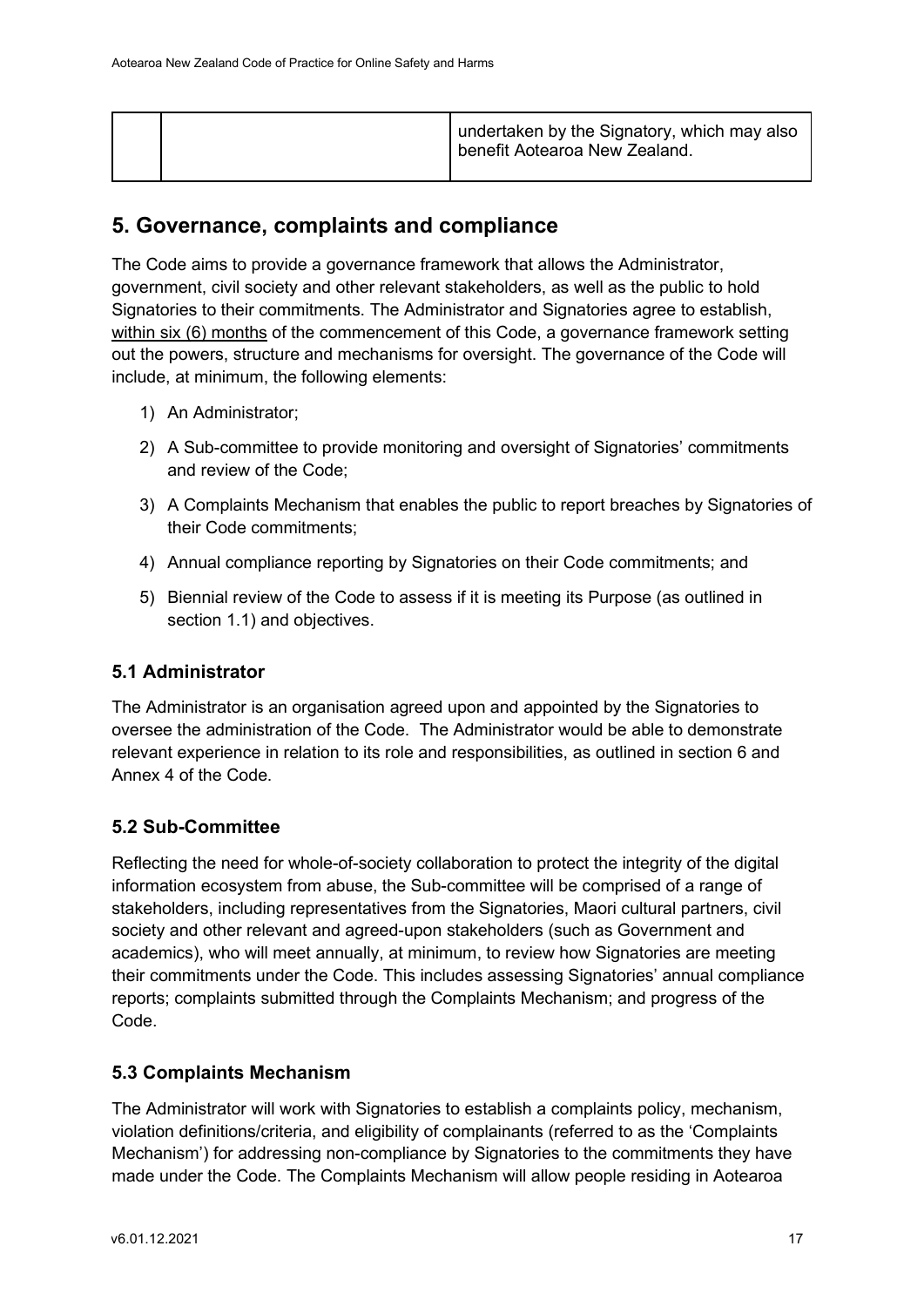New Zealand to submit complaints against Signatories who they believe are in breach of the Code, as it pertains to commitments, outcomes and measures detailed in section 4.

The Administrator will only receive complaints as it relates to the commitments in the Code. It will not receive complaints against Signatories regarding content on their platforms, including whether specific items of content should be retained or removed.

The Administrator will produce and publish an annual transparency report (which may be part of the Administrator's analysis of the Signatories' annual compliance reports, as outlined in section 5.4) on the complaints received and responded to.

### 5.3.1 Redress for non-compliance

The Administrator, as part of the Complaints Mechanism, will work with Signatories to establish the criteria for determining non-compliance and appropriate redress mechanism(s) for Signatories to respond to complaints. Signatories will be given a reasonable opportunity and time to consider and respond to the complaint(s).

Signatories that repeatedly fail to comply with their commitments under the Code may be terminated, as outlined in section 3.5.1.

# 5.4 Annual Compliance Report

Signatories will each provide an annual report to the Administrator setting out the measures implemented and the progress they have made in relation to the expected outcomes, as outlined in section 4 of the Code. Reports should follow the template as provided in Appendix 3 of the Code.

A first report outlining the current state of platforms' efforts to address Online Safety and harms concerns will be submitted to the Administrator within ninety (90) days of the commencement of the Code.

The first annual report will be submitted 45 days following 12 months (365 days) from the commencement date of the Code, regardless of the effective date of Signatories' Participation Form (see annex 2), and followed by yearly reports thereafter.

The Annual Reports will be published on a publicly accessible website maintained by the Administrator.

The Administrator will also publish and make publicly available an analysis of Signatories' reports and their progress within 90 days after the reports were submitted.

# 5.5 Review of Code

The Code will be reviewed by the Sub-committee after it has been in operation for twelve (12) months, and thereafter at two-yearly intervals. The reviews will be based on the input of the Signatories, and other relevant and agreed-upon stakeholders (such as civil society organizations, academics, and government bodies).

Any changes or amendments to the Code, resulting from the Review, must be agreed by the Administrator and all Signatories before coming into effect.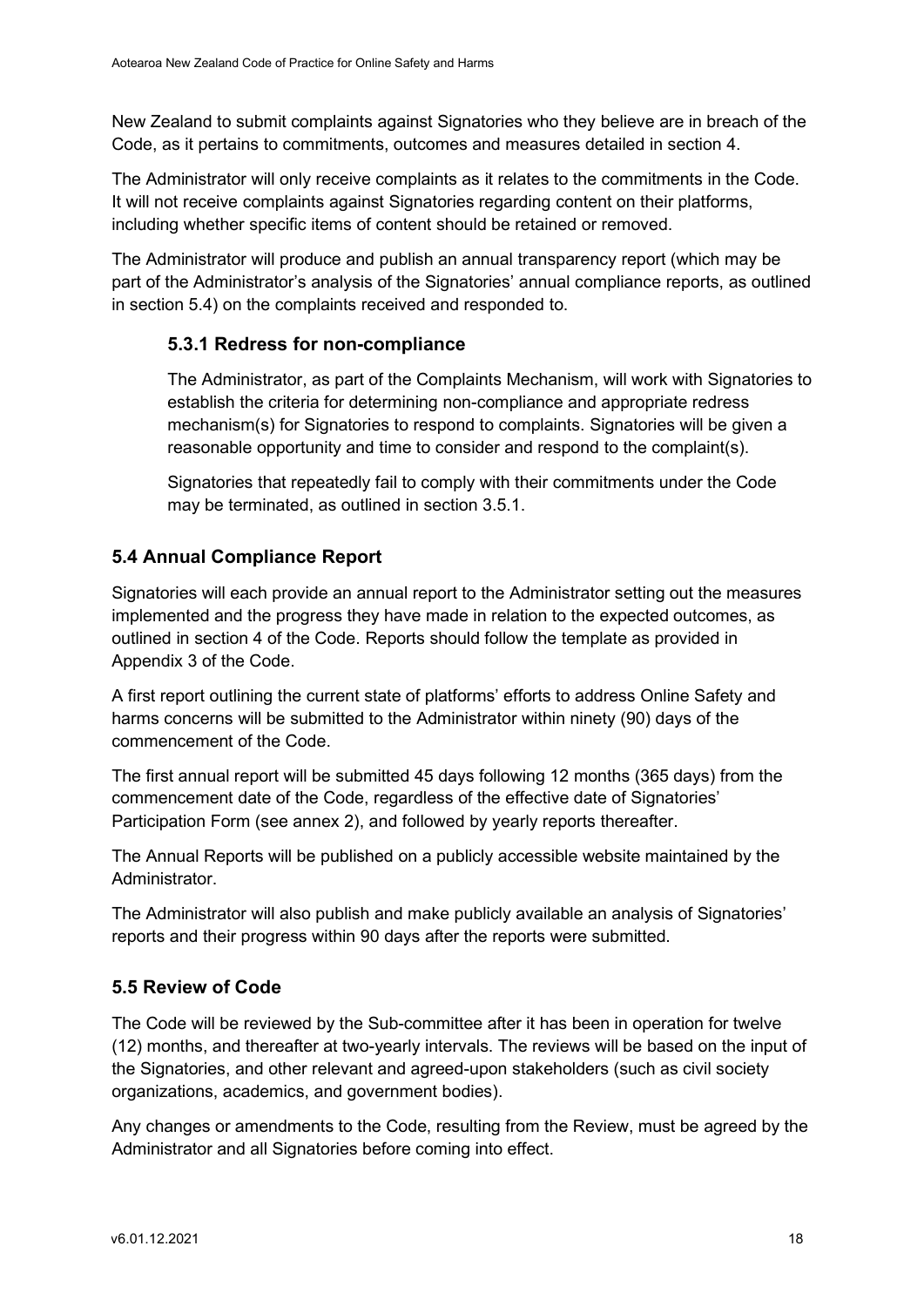# 6. Code administration

The daily administration of the Code will be handled by the Administrator, which would be appointed upon agreement of all Signatories.

## 6.1 Te Rangapu Whakatutuki (the Administrator)

The Administrator plays an important role in the governance and administration of the Code in ensuring that the evolution of the Code continues to be guided by the Māori principles of mahi tahi (solidarity), kauhanganuitanga (balance), mana tangata (humanity) and mana (respect), as outlined in section 1.3, as well as ensuring that Signatories are held to their commitments.

As in the Māori concept of Rangapu Whakatutuki -- meaning the agency responsible for achievement -- the Administrator is responsible for steering the diverse group of Signatories and stakeholders toward Kia kotahi te hoe (paddling in unison) toward the greater purpose of enhancing people's safety and reduce harmful content online for Aotearoa New Zealanders.

The Administrator will perform the following functions:

- 1) Maintain a multi-stakeholder Sub-committee and facilitate regular meetings, as outlined in section 5.
- 2) Establish and facilitate the Complaints Mechanism, as outlined in section 5.3, as well as produce and publish an annual transparency report (which may be part of the Administrator's analysis of the Signatories' annual compliance reports, as outlined in section 5.4) on the complaints received and responded to.
- 3) Facilitate the Signatory annual compliance reporting process; collect and publish the reports on a publicly accessible website maintained by the Administrator; and produce an analysis of Signatories' reports and their progress within 90 days after the reports were submitted (as outlined in section 5.4).
- 4) Facilitate the Code review process; related Sub-committee meetings; and the drafting and approval of amendments, if any (as outlined in section 5.5).
- 5) Maintain a publicly accessible website ('the Code Website') that will house materials related to the Code (such as Signatories' Annual Compliance Reports and the Administrator's analysis; the complaints policies and reporting system; public comments about Signatories or the Code; governance policies; etc).
- 6) Engage and recommend to the Sub-Committee potential new signatories for the Code. New signatories would be reviewed and approved by the Sub-Committee.

The Administrator's duties and responsibilities are further documented in Appendix 4.

#### 6.2 Administrator's powers

The Administrator may exercise the following powers to ensure compliance with the Code:

1. The Administrator may make any public comments about the Code and may name individual Signatories for positive or negative progress, where there is a proper basis to do so. The Administrator must provide reasonable notice and consult with the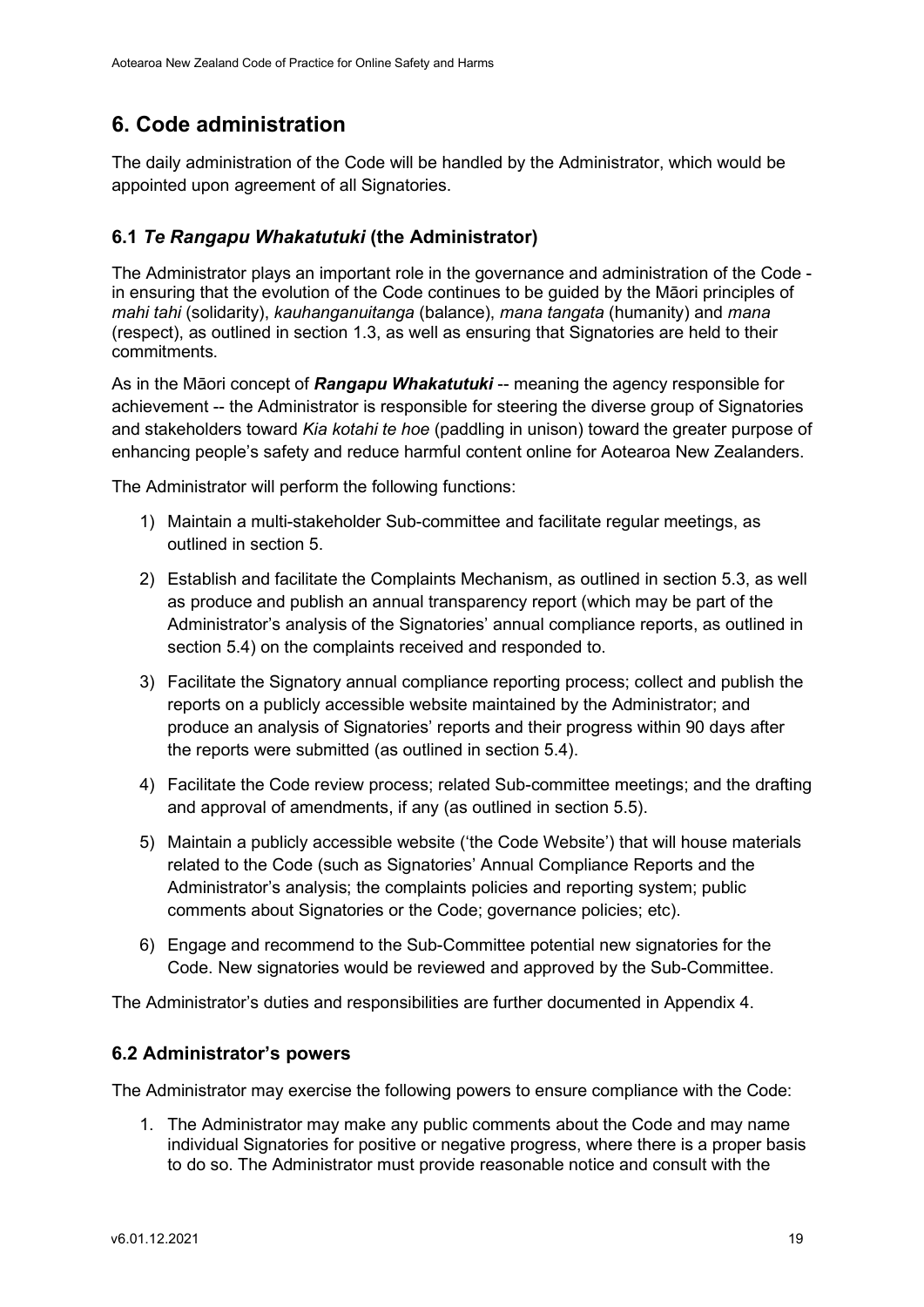relevant Signatory before making public comments about the Signatory with respect to the Code.

- 2. The Administrator may recommend to the Sub-committee the termination of a signatory, based on repeated failures to comply with the commitments of the Code.
- 3. After consultation with the Sub-committee, the Administrator may initiate the termination process of a signatory for repeated non-compliance and issue a public announcement. The Administrator will consult with the relevant Signatory before the public announcement of termination is made.

### 6.3 Term & Performance Review

The Administrator will start its duties on the commencement date of the Code and will continue indefinitely. The Sub-Committee may appoint an external reviewer to conduct an independent performance review of the Administrator every two (2) years from the date of commencement.

### 6.4 Funding of Te Rangapu Whakatutuki (the Administrator)

Signatories agree to contribute annually to the funding of the Administrator to ensure the management, oversight and administration of the Code, and for the responsibilities as outlined in this section and Appendix 4.

Signatories agree to provide sufficient funding to the Administrator to ensure it can fulfil its role and responsibilities.

The Administrator will publish an annual financial report accounting for the funding received and how it was spent.

# 7. Glossary

The glossary provides general references and information on some of the key terms used in this Code. Signatories may have different and specific definitions as it relates to their individual policies.

Bullying and Harassment. Online bullying (also known as cyberbullying) is when a person uses digital technology to send, post or publish content with the intent to harm another person or a group. This behaviour is often aggressive, is repeated and involves some kind of power imbalance between the people involved.

Child Sexual Exploitation and Abuse (CSEA). CSEA includes the sharing of child sexual abuse material, the livestreaming of child sexual abuse and the online grooming of children.

Complaints. Concerns raised by the public about possible breaches of the Code by signatories as contemplated by section 4, noting that this definition excludes individual complaints of signatories' decisions regarding content on their platforms.

Disinformation. (i) Digital content that is verifiably false or misleading or deceptive; (ii) propagated amongst users of digital platforms via inauthentic behaviours; and (iii) the dissemination of which is reasonably likely to cause harm.

Hate Speech. Digital content that promotes hatred or violence against individuals or a group on the basis of age, race, ethnicity, national origin, disability, religious affiliation,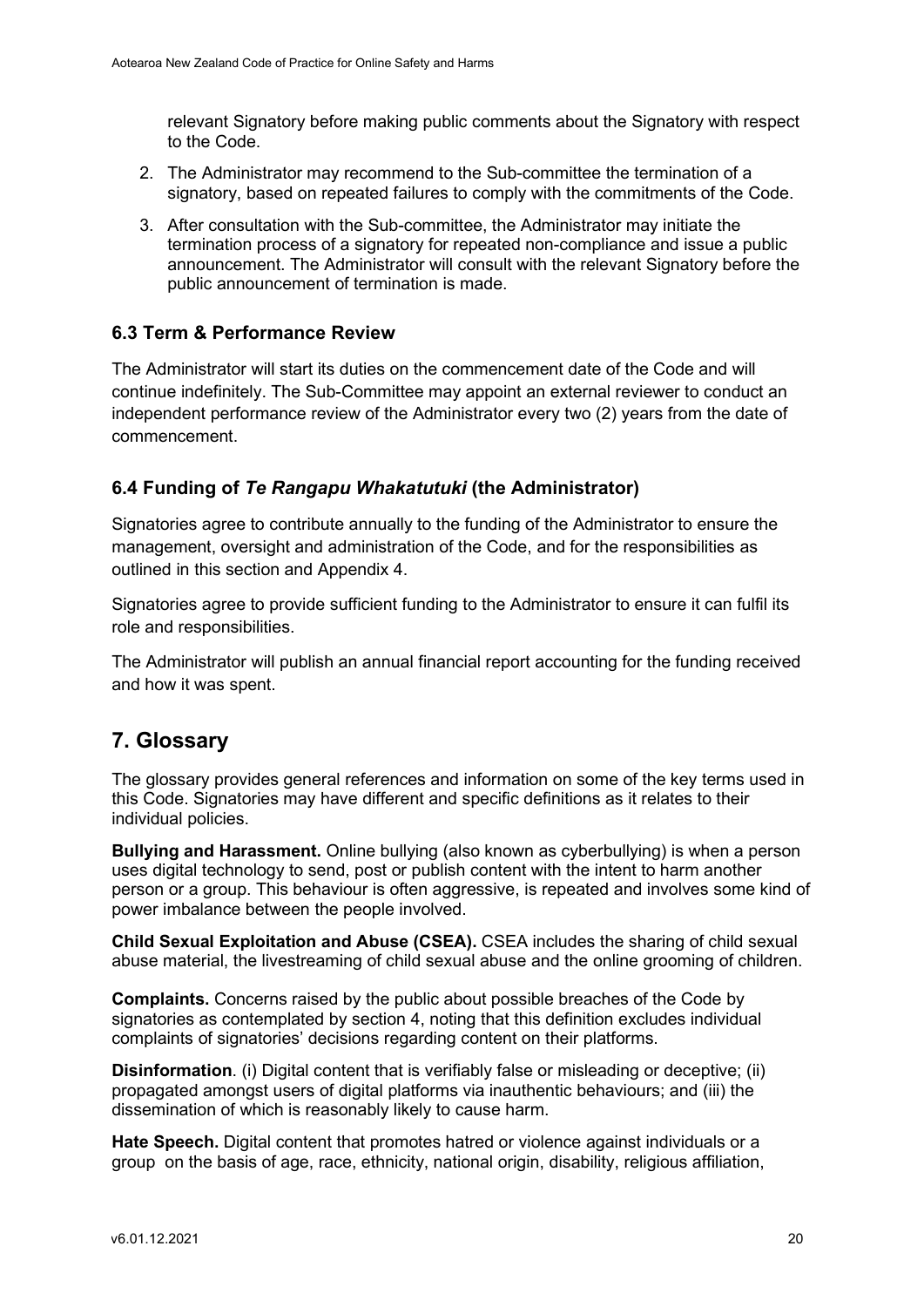caste, sexual orientation, sex, gender identity and expression, immigration status, veteran status and victims of a major violent event and their kin.

Harm. Actors, behaviours and/or content online that pose an imminent and serious threat to the safety of users and/or the integrity of the digital information ecosystem, and of which may lead to real world harm. The types of harm, for the purpose of this Code, are outlined in section 1.4.

Incitement of Violence. Digital content that incites or facilitates serious violence, where there is a genuine risk of physical harm or direct threats to public safety.

Misinformation. (i) Digital Content (often legal) that is verifiably false or misleading or deceptive; (ii) propagated by users of digital platforms; and (iii) disseminated to (reasonably likely, but may not be clearly intended to) cause harm.

User-Generated Content (UGC). Alternatively known as user-created content (UCC), is any form of digital content, such as images, videos, text, and audio, that has been posted by users on online platforms.

Violent or Graphic Content. Real-world imagery that is gratuitously shocking, graphic, sadistic, or gruesome or that promotes, normalizes, or glorifies extreme violence or suffering.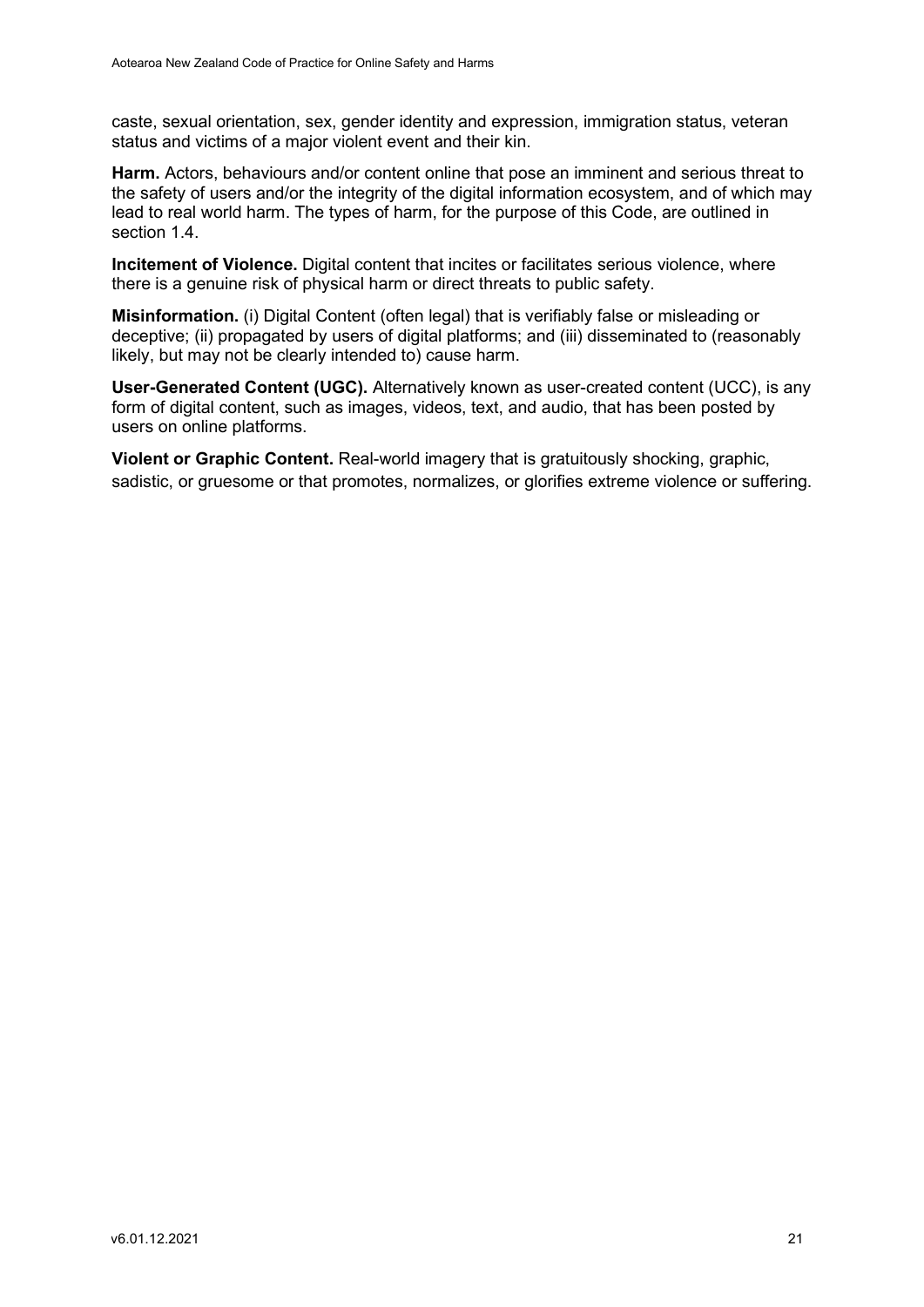# Appendix 1: Table of Signatories

|                           | <b>Signatory</b> | <b>Date Code</b><br><b>Signed</b> |
|---------------------------|------------------|-----------------------------------|
| $\mathbf 1$               |                  |                                   |
| $\overline{2}$            |                  |                                   |
| $\ensuremath{\mathsf{3}}$ |                  |                                   |
| $\overline{\mathbf{4}}$   |                  |                                   |
| 5                         |                  |                                   |
| $\,6$                     |                  |                                   |
| $\overline{7}$            |                  |                                   |
| 8                         |                  |                                   |
| $\boldsymbol{9}$          |                  |                                   |
| 10                        |                  |                                   |
| 11                        |                  |                                   |
| 12                        |                  |                                   |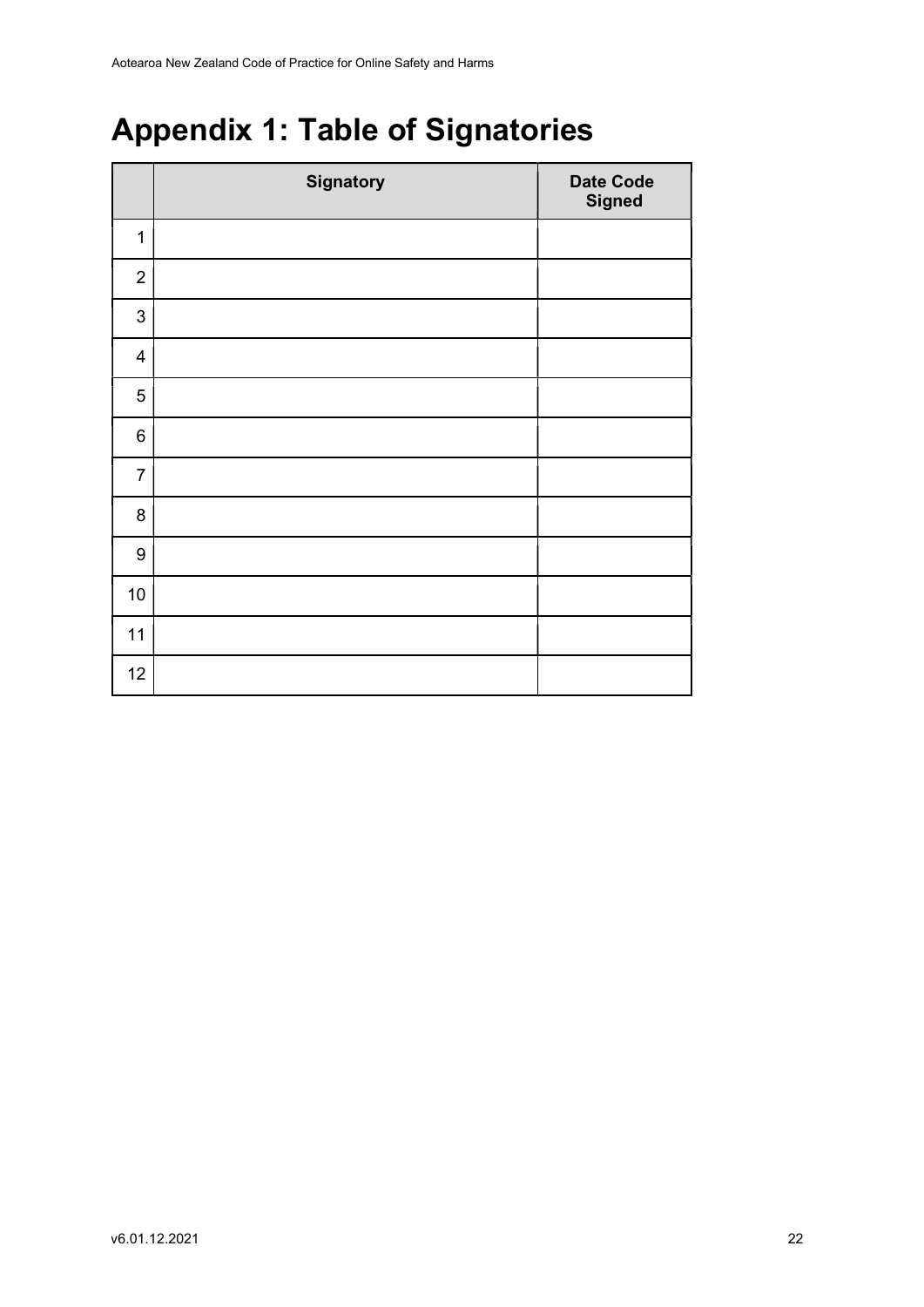# Appendix 2: Signatory Participation Form

Given the range of products and services, supporting different and diverse user communities, with varying capabilities of digital platforms, Signatories may make commitments to the Code that best matches their risk profiles, either for the company or for specific products/services.

Signatories will indicate in the Signatory Participation Form which commitments, outcomes and measures, as outlined in section 4, are relevant for their company or for their products/services.

Signatories may amend this form, provided that they provide 90 days notice to the Administrator of any amendments.

| Signatory: |  |
|------------|--|
|            |  |

| Date Effective: |  |
|-----------------|--|
|-----------------|--|

| If applicable:<br><b>Relevant Products /</b><br><b>Services:</b> | [To be completed if the signatory is applying different<br>commitments, outcomes and measures for different products &<br>services. The last column of the table below may be expanded so<br>that the signatory may indicate which commitments, outcomes and<br>measures apply to different products and services.] |
|------------------------------------------------------------------|---------------------------------------------------------------------------------------------------------------------------------------------------------------------------------------------------------------------------------------------------------------------------------------------------------------------|
|                                                                  |                                                                                                                                                                                                                                                                                                                     |

#### 4.1 Reduce the prevalence of harmful content online

Signatories will indicate below which commitments, outcomes and measures are relevant for their company or for their products/services as it relates to reducing the prevalence of harmful content online.

|     | <b>Outcomes</b>                                                                                                                               | <b>Measures</b>                                                                                                                                                                                                                                               | <b>Relevant to</b><br>company,<br>product or<br>service |           |
|-----|-----------------------------------------------------------------------------------------------------------------------------------------------|---------------------------------------------------------------------------------------------------------------------------------------------------------------------------------------------------------------------------------------------------------------|---------------------------------------------------------|-----------|
|     | 4.1   Outcome 1. Provide<br>safeguards to reduce<br>the risk of harm<br>arising from online<br>child sexual<br>exploitation & abuse<br>(CSEA) | <b>Measure 1. Implement, enforce</b><br>and/or maintain policies, processes,<br>products, and/or programs that seek<br>to prevent known child sexual abuse<br>material from being made available to<br>users or accessible on their platforms<br>and services | Y/N                                                     | [Comment] |
| 4.2 |                                                                                                                                               | <b>Measure 2.</b> Implement, enforce<br>and/or maintain policies, processes,<br>products, and/or programs that seek                                                                                                                                           | Y/N                                                     | [Comment] |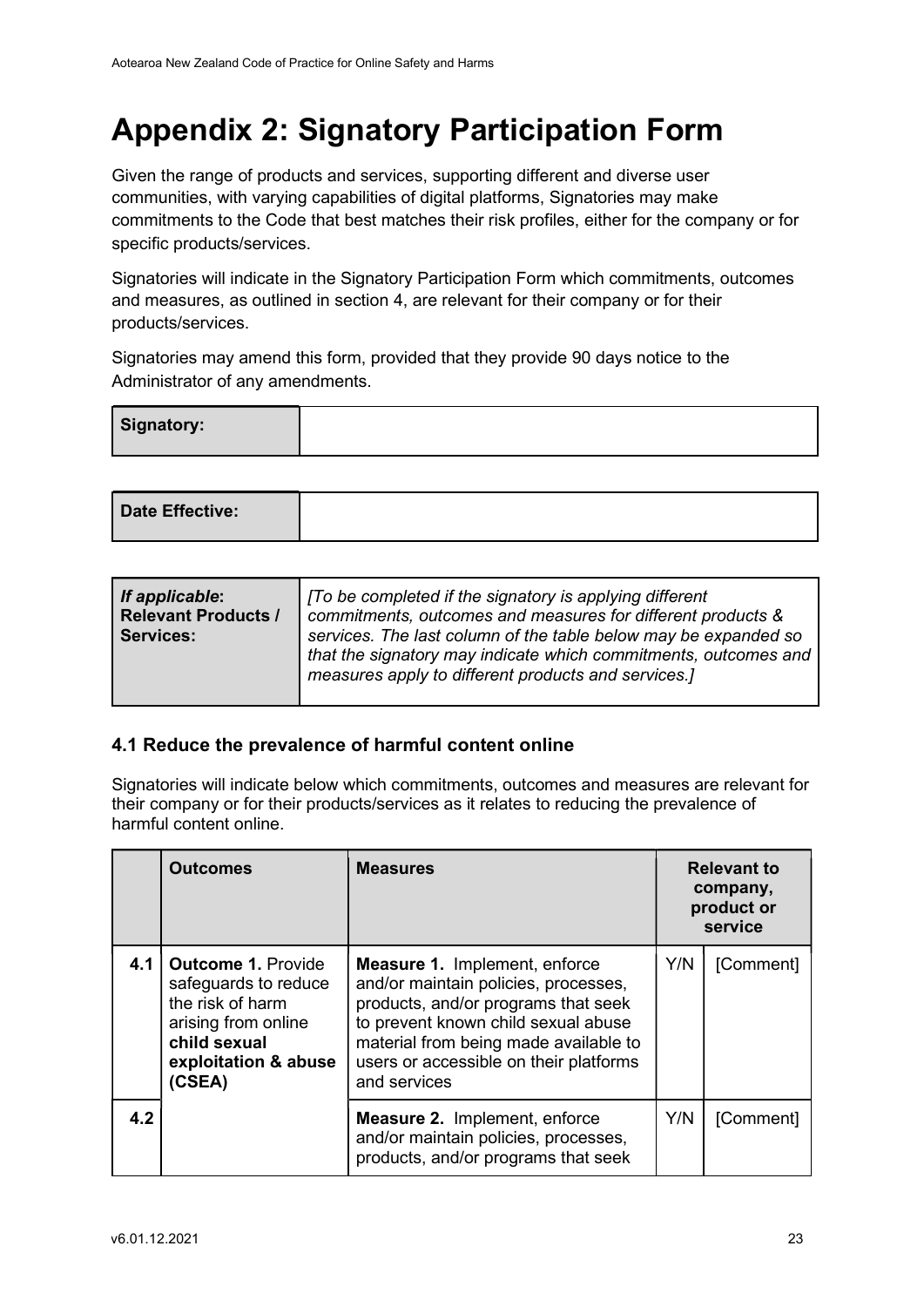|      |                                                                                                                           | to prevent search results from<br>surfacing child sexual abuse material                                                                                                                                                                                                                                                           |     |           |
|------|---------------------------------------------------------------------------------------------------------------------------|-----------------------------------------------------------------------------------------------------------------------------------------------------------------------------------------------------------------------------------------------------------------------------------------------------------------------------------|-----|-----------|
| 4.3  |                                                                                                                           | <b>Measure 3. Implement, enforce</b><br>and/or maintain policies, processes,<br>products, and/or programs that seek<br>to adopt enhanced safety measures to<br>protect children online from peers or<br>adults seeking to engage in harmful<br>sexual activity with children (e.g.<br>online grooming and predatory<br>behaviour) | Y/N | [Comment] |
| 4.4  |                                                                                                                           | <b>Measure 4.</b> Implement, enforce<br>and/or maintain policies, processes,<br>products, and/or programs that seek<br>to reduce new and ongoing<br>opportunities for the sexual abuse or<br>exploitation of children                                                                                                             | Y/N | [Comment] |
| 4.5  |                                                                                                                           | <b>Measure 5.</b> Work to collaborate<br>across industry and with other relevant<br>stakeholders to respond to evolving<br>threats                                                                                                                                                                                                | Y/N | [Comment] |
| 4.6  | <b>Outcome 2: Provide</b><br>safeguards to reduce<br>the risk of harm<br>arising from online<br>bullying or<br>harassment | Measure 6. Implement, enforce<br>and/or maintain policies and<br>processes that seek to prevent<br>individuals (both minors and adults) or<br>groups from being the target of online<br>bullying or harassment.                                                                                                                   | Y/N | [Comment] |
| 4.7  |                                                                                                                           | <b>Measure 7.</b> Implement and maintain<br>products and/or tools that seek to<br>mitigate the risk of individuals or<br>groups from being the target of online<br>bullying or harassment.                                                                                                                                        | Y/N | [Comment] |
| 4.8  |                                                                                                                           | <b>Measure 8. Implement, maintain and</b><br>raise awareness of product or service<br>related policies and tools for users to<br>report online bullying or harassment<br>content.                                                                                                                                                 | Y/N | [Comment] |
| 4.9  |                                                                                                                           | <b>Measure 9. Support or maintain</b><br>programs, initiatives or features that<br>seek to educate and raise awareness<br>on how to prevent or stop online<br>bullying or harassment.                                                                                                                                             | Y/N | [Comment] |
| 4.10 | <b>Outcome 3: Provide</b><br>safeguards to reduce<br>the risk of harm<br>arising from online<br>hate speech               | <b>Measure 10. Implement, enforce</b><br>and/or maintain policies and<br>processes that seek to prohibit and<br>reduce the prevalence of hate speech<br>and prevent individuals or groups from                                                                                                                                    | Y/N | [Comment] |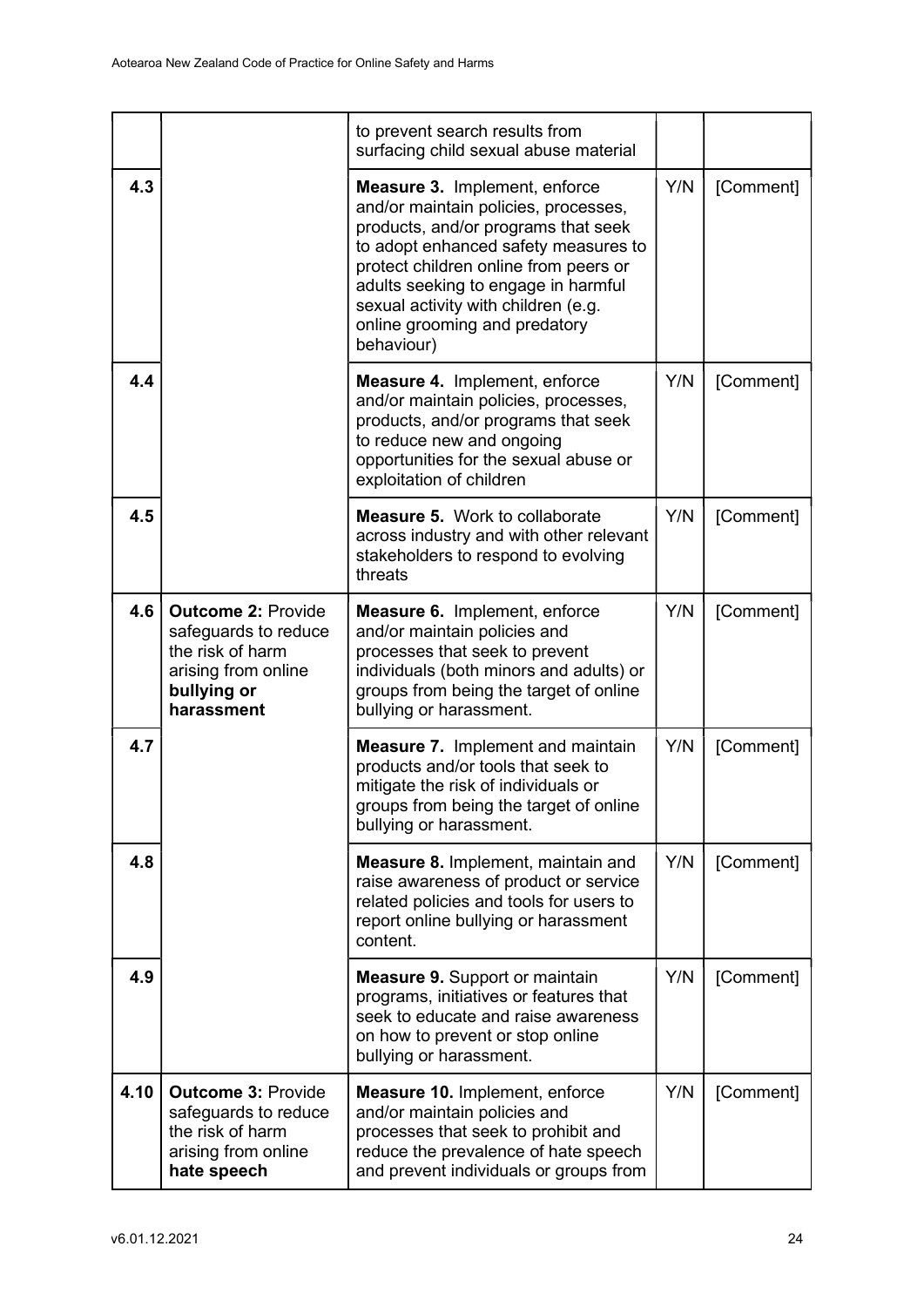|      |                                                                                                                           | being the target of online hate<br>speech.                                                                                                                                                                                                                                               |     |           |
|------|---------------------------------------------------------------------------------------------------------------------------|------------------------------------------------------------------------------------------------------------------------------------------------------------------------------------------------------------------------------------------------------------------------------------------|-----|-----------|
| 4.11 |                                                                                                                           | <b>Measure 11.</b> Implement and maintain<br>products and tools that seek to<br>prohibit or reduce the prevalence of<br>hate speech and prevent individuals or<br>groups from being the target of online<br>hate speech.                                                                 | Y/N | [Comment] |
| 4.12 |                                                                                                                           | Measure 12. Implement, maintain and<br>raise awareness of product or service<br>related policies and tools for users to<br>report potential hate speech.                                                                                                                                 | Y/N | [Comment] |
| 4.13 |                                                                                                                           | <b>Measure 13. Support or maintain</b><br>programs and initiatives that seek to<br>encourage critical thinking and<br>educate users on how to prevent or<br>stop the spread of online hate<br>speech.                                                                                    | Y/N | [Comment] |
| 4.14 |                                                                                                                           | <b>Measure 14. Work to collaborate</b><br>across industry and with other relevant<br>stakeholders to support efforts to<br>respond to evolving harms arising<br>from online hate speech.                                                                                                 | Y/N | [Comment] |
| 4.15 | <b>Outcome 4: Provide</b><br>safeguards to reduce<br>the risk of harm<br>arising from online<br>incitement of<br>violence | <b>Measure 15. Implement, enforce</b><br>and/or maintain policies and<br>processes that seek to prohibit or<br>reduce the prevalence of content that<br>potentially incites violence, as well as<br>prevent individuals or groups from<br>being the target of incitement of<br>violence. | Y/N | [Comment] |
| 4.16 |                                                                                                                           | <b>Measure 16.</b> Implement and maintain<br>products and tools that seek to<br>prohibit or reduce the prevalence of<br>content that potentially incites<br>violence, as well as prevent<br>individuals or groups from being the<br>target of incitement of violence.                    | Y/N | [Comment] |
| 4.17 |                                                                                                                           | <b>Measure 17. Implement, maintain and</b><br>raise awareness of product or service<br>related policies and tools for users to<br>report content that potentially incites<br>violence.                                                                                                   | Y/N | [Comment] |
| 4.18 |                                                                                                                           | <b>Measure 18. Support or maintain</b><br>programs and initiatives that seek to<br>educate users on how to prevent or                                                                                                                                                                    | Y/N | [Comment] |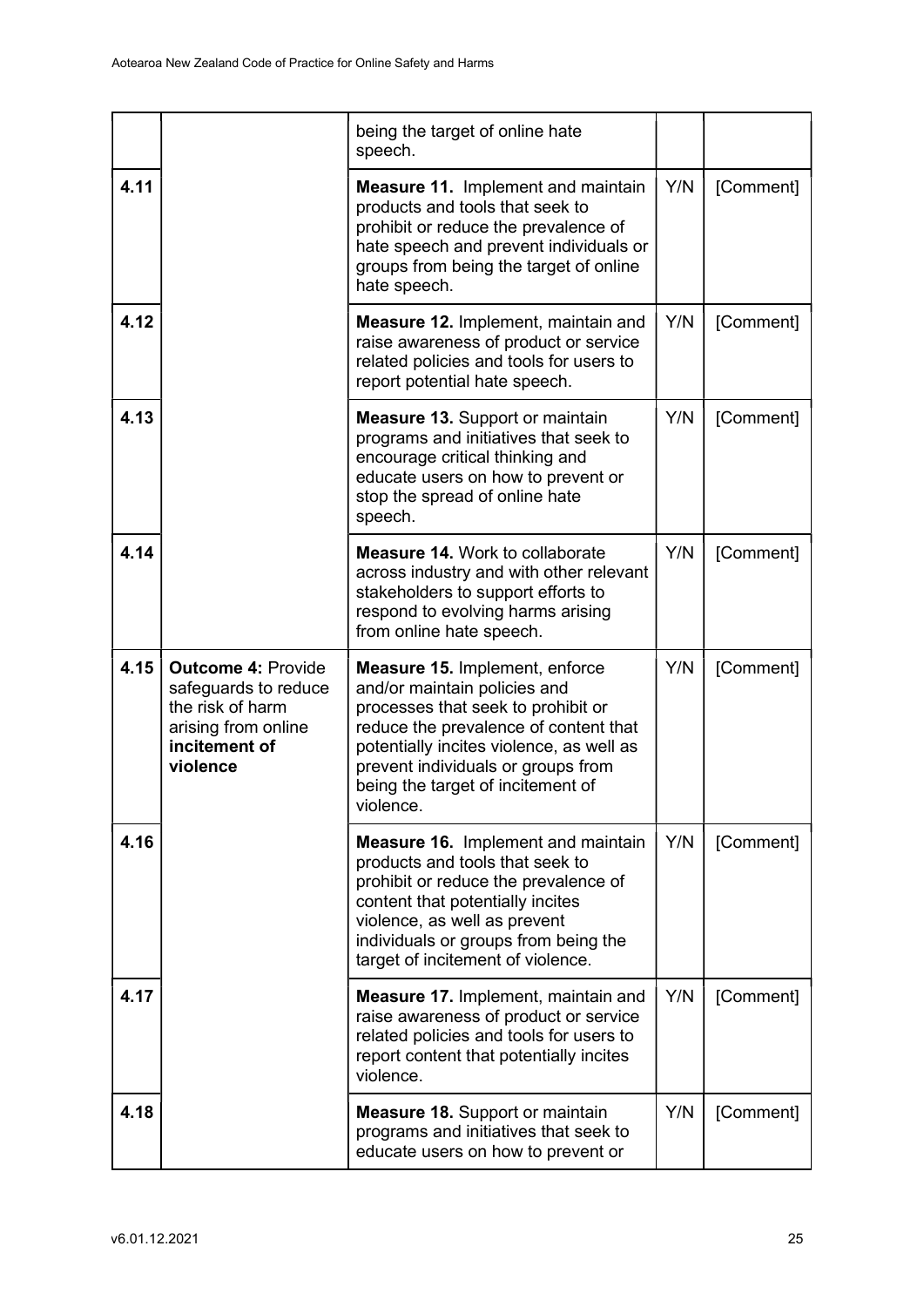|      |                                                                                                                               | stop the spread of online content that<br>incites violence.                                                                                                                                                      |     |           |
|------|-------------------------------------------------------------------------------------------------------------------------------|------------------------------------------------------------------------------------------------------------------------------------------------------------------------------------------------------------------|-----|-----------|
| 4.19 |                                                                                                                               | <b>Measure 19. Work to collaborate</b><br>across industry and with other relevant<br>stakeholders to support efforts to<br>respond to evolving harms arising<br>from online content that incites<br>violence.    | Y/N | [Comment] |
| 4.20 | <b>Outcome 5: Provide</b><br>safeguards to reduce<br>the risk of harm<br>arising from online<br>violent or graphic<br>content | Measure 20. Implement, enforce<br>and/or maintain policies and<br>processes that seek to prevent,<br>remove and/or reduce the spread of<br>violent or graphic content online.                                    | Y/N | [Comment] |
| 4.21 |                                                                                                                               | <b>Measure 21. Implement and maintain</b><br>products and tools that seek to<br>prevent, remove and/or reduce the<br>spread of violent or graphic content.                                                       | Y/N | [Comment] |
| 4.22 |                                                                                                                               | <b>Measure 22. Implement, maintain and</b><br>raise awareness of product or service<br>related policies and tools for users to<br>report potential violent and graphic<br>content.                               | Y/N | [Comment] |
| 4.23 | <b>Outcome 6: Provide</b><br>safeguards to reduce<br>the risk of harm<br>arising from online<br>misinformation                | <b>Measure 23. Implement, enforce</b><br>and/or maintain policies, processes<br>and/or products that seek to reduce<br>the spread of, or remove, online<br>misinformation content.                               | Y/N | [Comment] |
| 4.24 |                                                                                                                               | Measure 24. Implement, enforce<br>and/or maintain policies and<br>processes that seek to penalise users<br>who repeatedly post or share<br>misinformation that violates related<br>policies.                     | Y/N | [Comment] |
| 4.25 |                                                                                                                               | <b>Measure 25. Support or maintain</b><br>media literacy programs and initiatives<br>that seek to encourage critical thinking<br>and educate users on how to prevent<br>or stop the spread of misinformation.    | Y/N | [Comment] |
| 4.26 |                                                                                                                               | <b>Measure 26.</b> Support or maintain<br>programs and/or initiatives that seek<br>to support civil society, fact-checking<br>bodies and/or other relevant<br>organisations working to combat<br>misinformation. | Y/N | [Comment] |
| 4.27 |                                                                                                                               | <b>Measure 27. Work to collaborate</b><br>across industry and with other relevant                                                                                                                                | Y/N | [Comment] |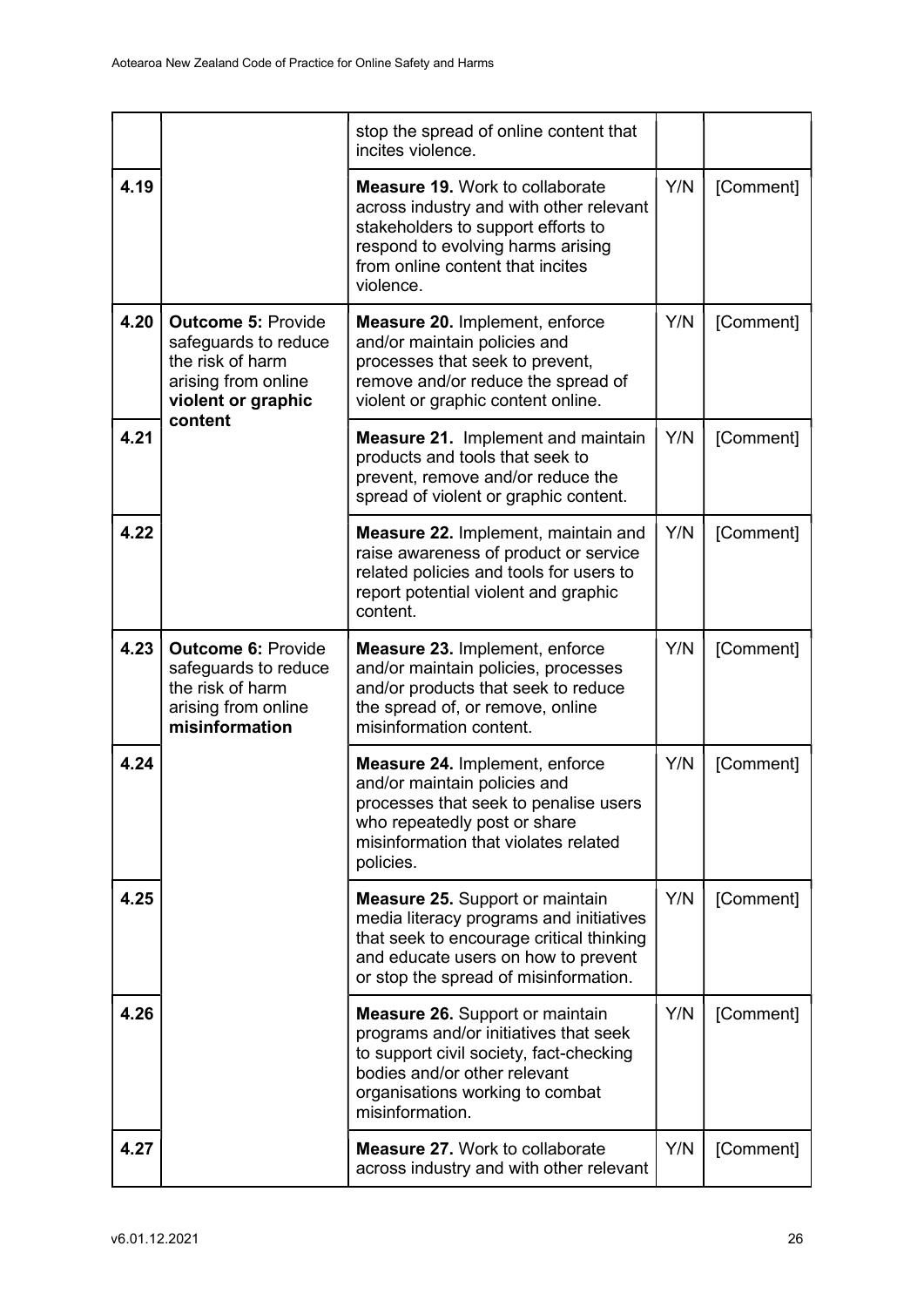|      |                                                                                                                | stakeholders to support efforts to<br>respond to evolving harms arising<br>from misinformation.                                                                                                                                                                                                                                                                                           |     |           |
|------|----------------------------------------------------------------------------------------------------------------|-------------------------------------------------------------------------------------------------------------------------------------------------------------------------------------------------------------------------------------------------------------------------------------------------------------------------------------------------------------------------------------------|-----|-----------|
| 4.28 | <b>Outcome 7: Provide</b><br>safeguards to reduce<br>the risk of harm<br>arising from online<br>disinformation | <b>Measure 28. Implement, enforce</b><br>and/or maintain policies, processes<br>and/or products that seek to suspend,<br>remove, disable, or penalise the use<br>of fake accounts that are misleading,<br>deceptive and/or may cause harm.                                                                                                                                                | Y/N | [Comment] |
| 4.29 |                                                                                                                | Measure 29. Implement, enforce<br>and/or maintain policies, processes<br>and/or products that seek to remove<br>accounts, (including profiles, pages,<br>handles, channels, etc) that<br>repeatedly spread disinformation.                                                                                                                                                                | Y/N | [Comment] |
| 4.30 |                                                                                                                | <b>Measure 30. Implement, enforce</b><br>and/or maintain policies, processes<br>and/or products that seek to provide<br>information on public accounts<br>(including profiles, pages, handles,<br>channels, etc) that empower users to<br>make informed decisions (e.g. date a<br>public profile was created, date of<br>changes to primary account<br>information, number of followers). | Y/N | [Comment] |
| 4.31 |                                                                                                                | <b>Measure 31. Implement, enforce</b><br>and/or maintain policies, processes<br>and/or products that seek to provide<br>transparency on paid political content<br>(e.g. advertising or sponsored content)<br>and give users more context and<br>information (e.g. paid political or<br>electoral ad labels or who paid for the<br>ad).                                                    | Y/N | [Comment] |
| 4.32 |                                                                                                                | Measure 32. Implement, enforce<br>and/or maintain policies, processes<br>and/or products that seek to disrupt<br>advertising and/or reduce economic<br>incentives for users who profit from<br>disinformation.                                                                                                                                                                            | Y/N | [Comment] |
| 4.33 |                                                                                                                | <b>Measure 33. Work to collaborate</b><br>across industry and with other relevant<br>stakeholders to support efforts to<br>respond to evolving harms arising<br>from disinformation.                                                                                                                                                                                                      | Y/N | [Comment] |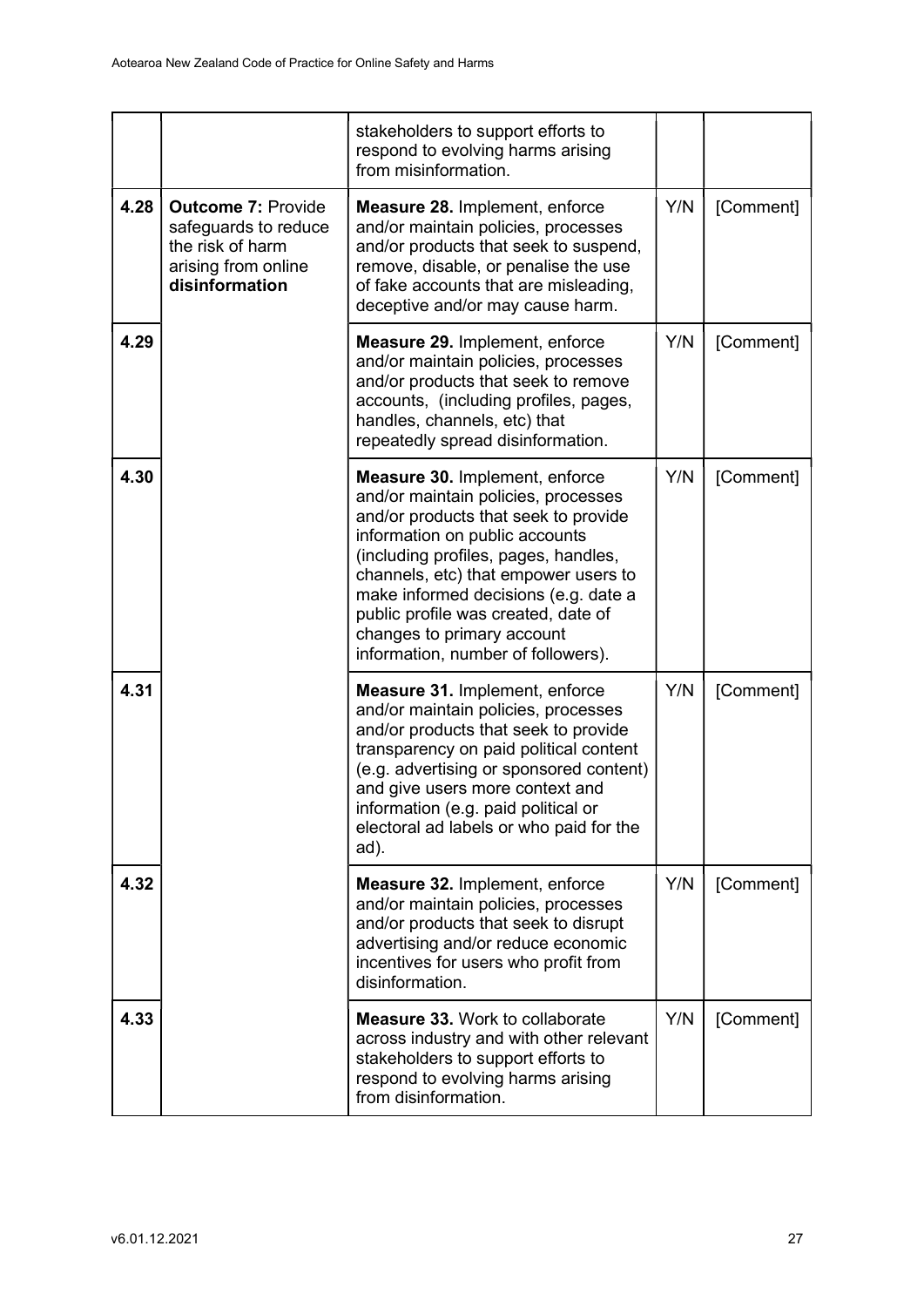### 4.2 Empower users to have more control and make informed choices

Signatories will indicate below which commitments, outcomes and measures are relevant for their company or for their products/services as it relates to empowering users to have more control and make informed choices.

|      | <b>Outcomes</b>                                                                                                                                 | <b>Measures</b>                                                                                                                                                                                                                                                                                                                              | <b>Relevant to</b><br>company,<br>product or<br>service |           |
|------|-------------------------------------------------------------------------------------------------------------------------------------------------|----------------------------------------------------------------------------------------------------------------------------------------------------------------------------------------------------------------------------------------------------------------------------------------------------------------------------------------------|---------------------------------------------------------|-----------|
| 4.34 | <b>Outcome 8. Users</b><br>are empowered to<br>make informed<br>decisions about the<br>content they see on<br>the platform                      | Measure 34. Implement, enforce<br>and/or maintain policies, processes,<br>products and/or programs that helps<br>users make more informed decisions<br>on the content they see                                                                                                                                                               | Y/N                                                     | [Comment] |
| 4.35 |                                                                                                                                                 | Measure 35. Implement, enforce<br>and/or maintain policies, processes,<br>products and/or programs that seek to<br>promote accurate and credible<br>information about highly significant<br>issues of societal importance and of<br>relevance to the digital platform's user<br>community (e.g. public health, climate<br>change, elections) | Y/N                                                     | [Comment] |
| 4.36 |                                                                                                                                                 | <b>Measure 36.</b> Launch programs and/or<br>initiatives that educate or raise<br>awareness on disinformation,<br>misinformation and other harms, such<br>as via media/digital literacy campaigns                                                                                                                                            | Y/N                                                     | [Comment] |
| 4.37 | <b>Outcome 9. Users</b><br>are empowered with<br>control over the<br>content they see<br>and/or their<br>experiences and<br>interactions online | Measure 37. Implement, enforce<br>and/or maintain policies, processes,<br>products and/or programs that seek to<br>provide users with appropriate control<br>over the content they see, the<br>character of their feed and/or their<br>community online.                                                                                     | Y/N                                                     | [Comment] |
| 4.38 |                                                                                                                                                 | <b>Measure 38. Launch and maintain</b><br>products that provide users with<br>appropriate control over the ads they<br>see.                                                                                                                                                                                                                  | Y/N                                                     | [Comment] |

#### 4.3 Enhance transparency of policies, processes and systems

Signatories will indicate below which commitments, outcomes and measures are relevant for their company or for their products/services as it relates to enhancing transparency of policies, processes and systems.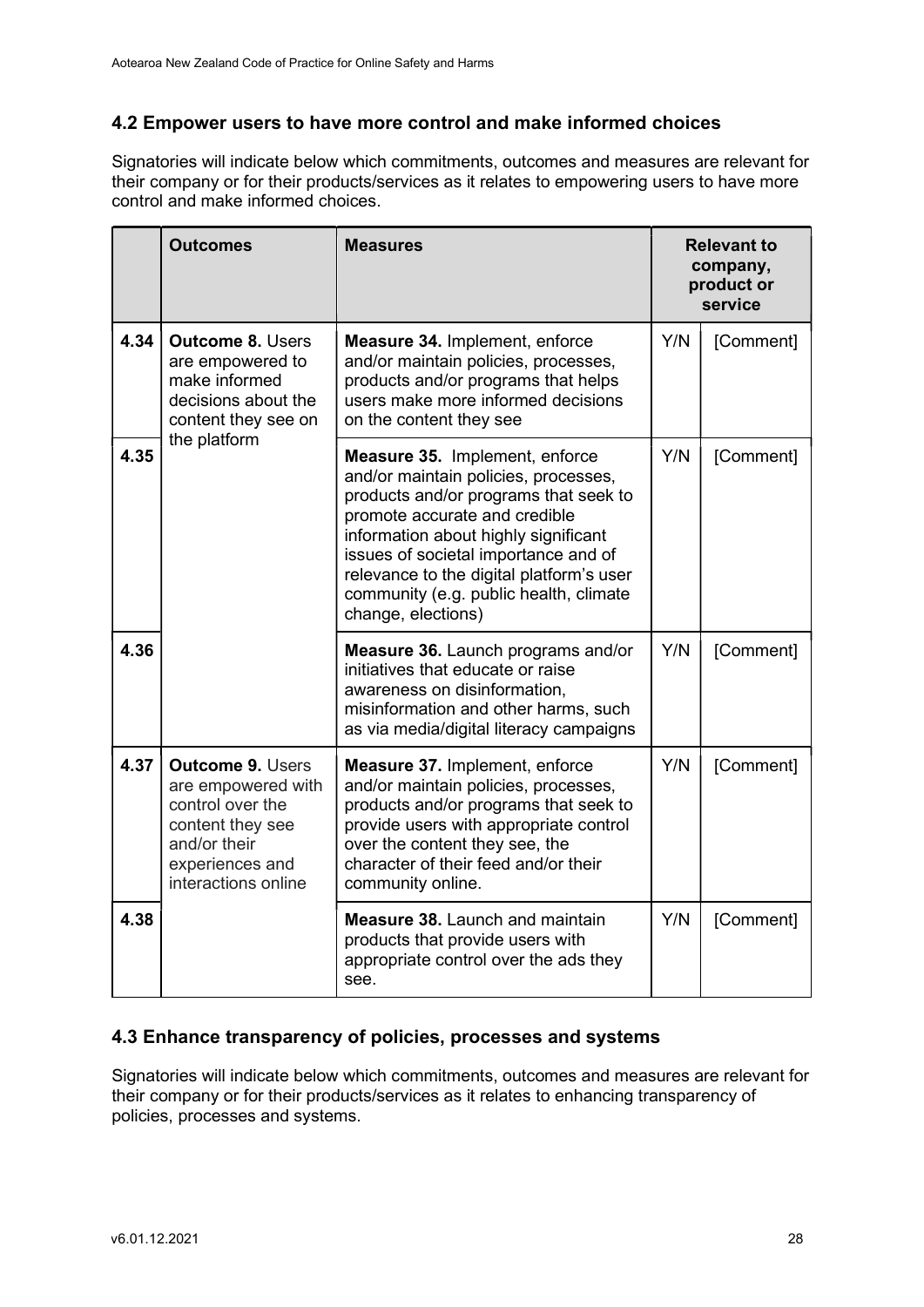|      | <b>Outcomes</b>                                                                                                                                                                       | <b>Measures</b>                                                                                                                                                                                                                                                                                       |     | <b>Relevant to</b><br>company, product<br>or service |
|------|---------------------------------------------------------------------------------------------------------------------------------------------------------------------------------------|-------------------------------------------------------------------------------------------------------------------------------------------------------------------------------------------------------------------------------------------------------------------------------------------------------|-----|------------------------------------------------------|
| 4.39 | Outcome 10.<br>Transparency of policies,<br>systems, processes and<br>programs that aim to<br>reduce the risk of online<br>harms                                                      | <b>Measure 39. Publish and make</b><br>accessible for users Signatories'<br>safety and harms-related policies<br>and terms of service.                                                                                                                                                                | Y/N | [Comment]                                            |
| 4.40 |                                                                                                                                                                                       | <b>Measure 40. Publish and make</b><br>accessible information (such as<br>via blog posts, press releases<br>and/or media articles) on relevant<br>policies, processes, and<br>products that aim to reduce the<br>spread and prevalence of harmful<br>content online.                                  | Y/N | [Comment]                                            |
| 4.41 | <b>Outcome</b><br>11. Publication of<br>regular transparency<br>reports on efforts to<br>reduce the spread and<br>prevalence of harmful<br>content and related<br><b>KPIs/metrics</b> | <b>Measure 41. Publish periodic</b><br>transparency reports with<br>KPIs/metrics showing actions<br>taken based on policies,<br>processes and products to reduce<br>the spread or prevalence of<br>harmful content (e.g. periodic<br>transparency reports on removal<br>of policy-violating content). | Y/N | [Comment]                                            |
| 4.42 |                                                                                                                                                                                       | <b>Measure 42. Submit to the</b><br>Administrator annual compliance<br>reports, as required in section 5.4,<br>that set out the measures in place<br>and progress made in relation to<br>Signatories' commitments under<br>the Code.                                                                  | Y   | [Compulsory<br>for all<br>signatories]               |

# 4.4 Support independent research and evaluation

Signatories will indicate below which commitments, outcomes and measures are relevant for their company or for their products/services as it relates to supporting independent research and evaluation.

|      | <b>Outcomes</b>                                                                                                                                            | <b>Measures</b>                                                                                                                                                                            | <b>Relevant to</b><br>company,<br>product or<br>service |           |
|------|------------------------------------------------------------------------------------------------------------------------------------------------------------|--------------------------------------------------------------------------------------------------------------------------------------------------------------------------------------------|---------------------------------------------------------|-----------|
| 4.43 | Outcome 12. Independent<br>research that helps build<br>understanding of the<br>impact of safety<br>interventions and harmful<br>content on society and/or | Measure 43. Support or<br>participate, where appropriate, in<br>programs and initiatives<br>undertaken by researchers, civil<br>society and other relevant<br>organisations (such as fact- | Y/N                                                     | [Comment] |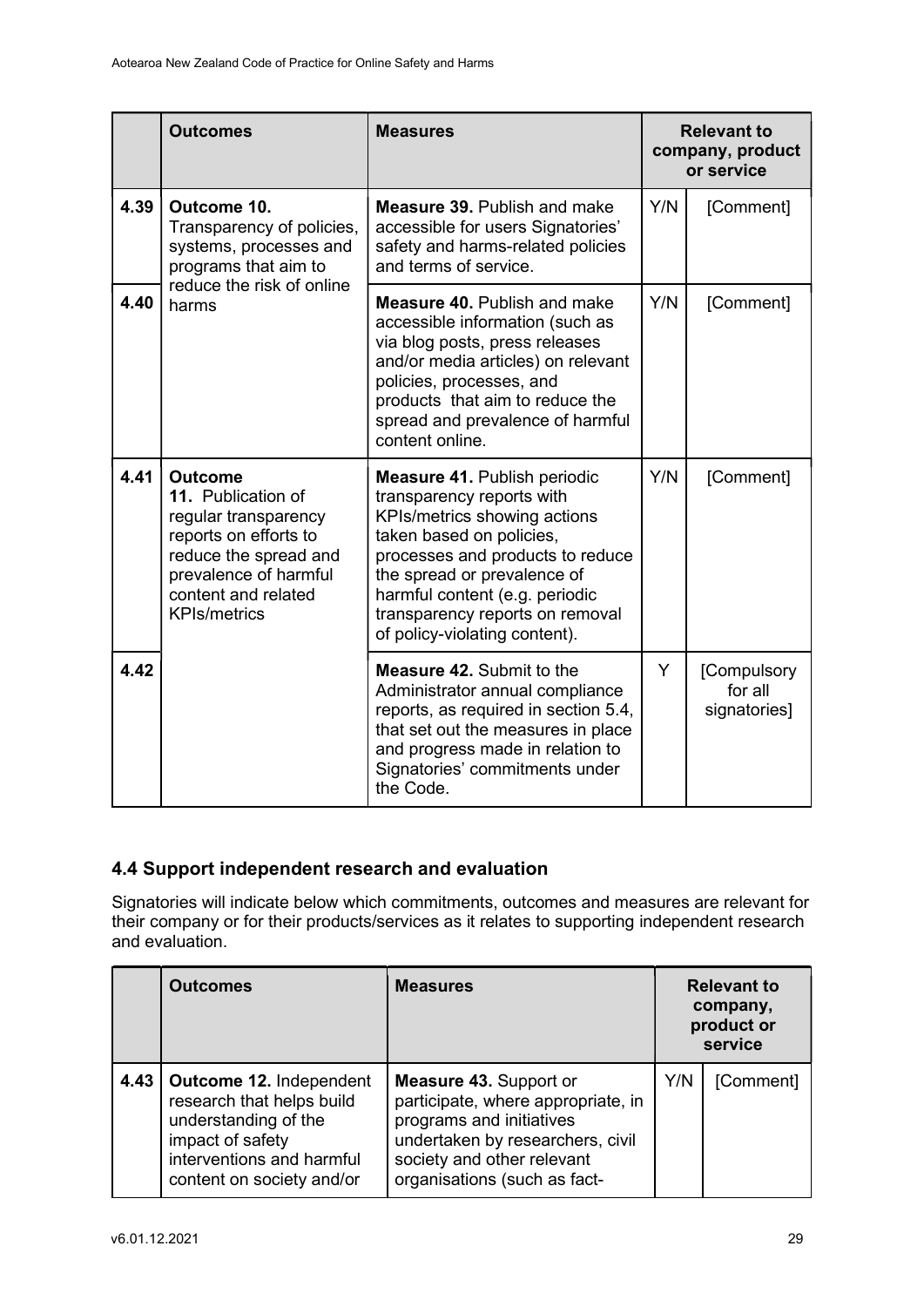|      | research on new<br>technologies to enhance<br>safety or reduce harmful<br>content online.                                                                   | checking bodies). This may<br>include broader regional or<br>global research initiatives<br>undertaken by the Signatory<br>which may also benefit Aotearoa<br>New Zealand.                                                                                                                                                                                                                            |     |           |
|------|-------------------------------------------------------------------------------------------------------------------------------------------------------------|-------------------------------------------------------------------------------------------------------------------------------------------------------------------------------------------------------------------------------------------------------------------------------------------------------------------------------------------------------------------------------------------------------|-----|-----------|
| 4.44 |                                                                                                                                                             | <b>Measure 44. Support or convene</b><br>at least one event per year to<br>foster multi-stakeholder dialogue,<br>particularly with the research<br>community, regarding one of the<br>key themes of online safety and<br>harmful content, as outlined in<br>section 4. This may include<br>broader regional or global events<br>undertaken by the Signatory<br>which involve Aotearoa New<br>Zealand. | Y/N | [Comment] |
| 4.45 | <b>Outcome 13: Support</b><br>independent evaluation of<br>the systems, policies and<br>processes that have been<br>implemented in relation to<br>the Code. | <b>Measure 45. Support, where</b><br>appropriate, programs and<br>initiatives aimed at evaluating a<br>Signatory's policies and<br>processes in relation to the<br>purpose and commitments of the<br>Code. This may include broader<br>regional or global independent<br>evaluation initiatives undertaken<br>by the Signatory, which may also<br>benefit Aotearoa New Zealand.                       | Y/N | [Comment] |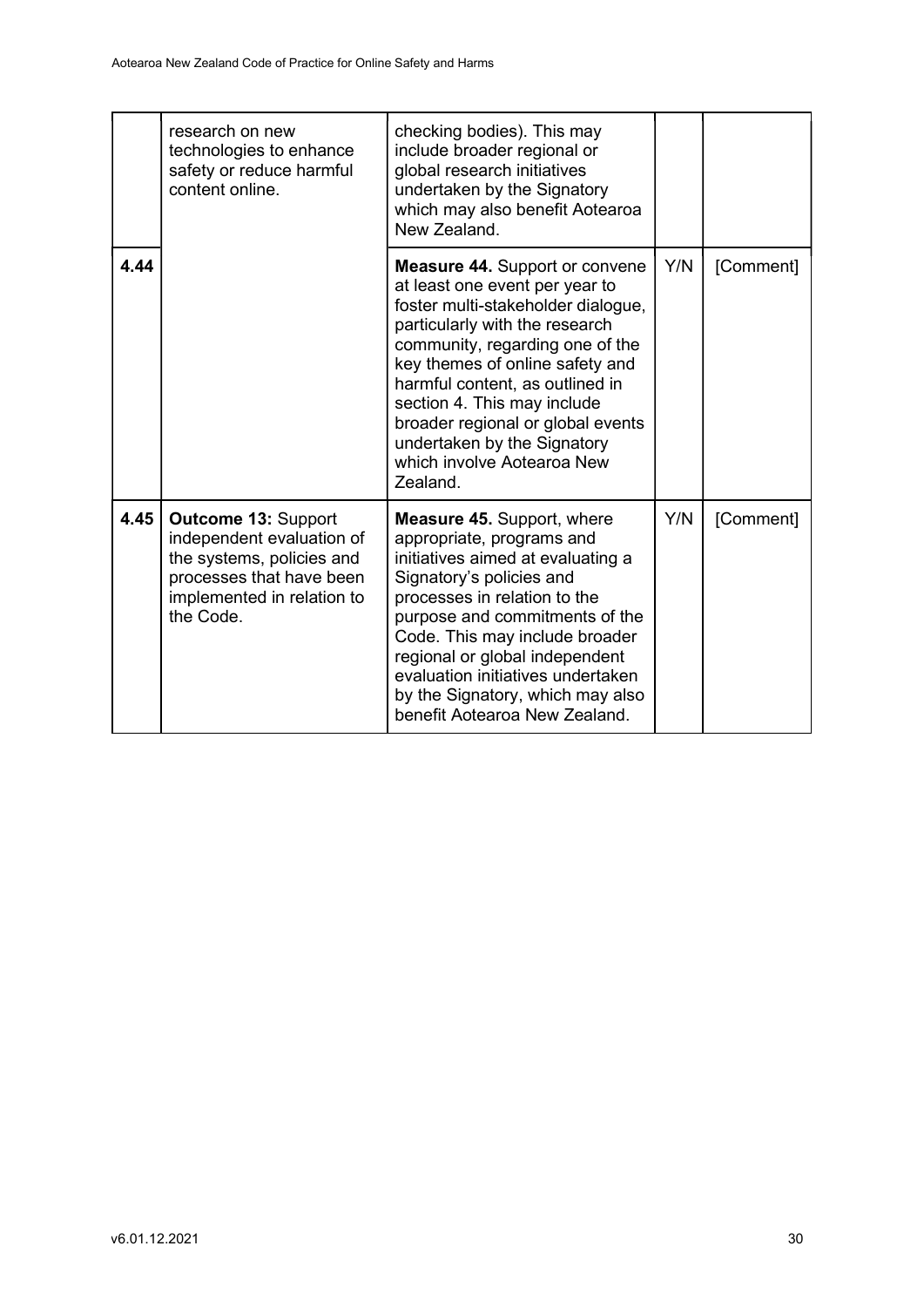# Appendix 3: Report Template

| Signatory: |  |  |
|------------|--|--|
|            |  |  |

| <b>Relevant Products /</b><br>Services: |
|-----------------------------------------|
|                                         |

#### 4.1 Reduce the prevalence of harmful content online

Signatories commit to implementing policies, processes, products and/or programs that would promote safety and mitigate risks that may arise from the propagation of harmful content online, as it relates to the themes identified in section 1.4.

Outcome 1. Provide safeguards to reduce the risk of harm arising from online child sexual exploitation & abuse (CSEA)

[Provide details of measures implemented in relation to signatories measures 1-5 of the Code]

[Provide metrics, if any, that demonstrate efforts related to the overall *outcome*, e.g. pieces of content removed for violating CSEA policies, number of people who participated in education programs]

Outcome 2: Provide safeguards to reduce the risk of harm arising from online bullying or harassment

[Provide details of measures implemented in relation to signatories measures 6-9 of the Code]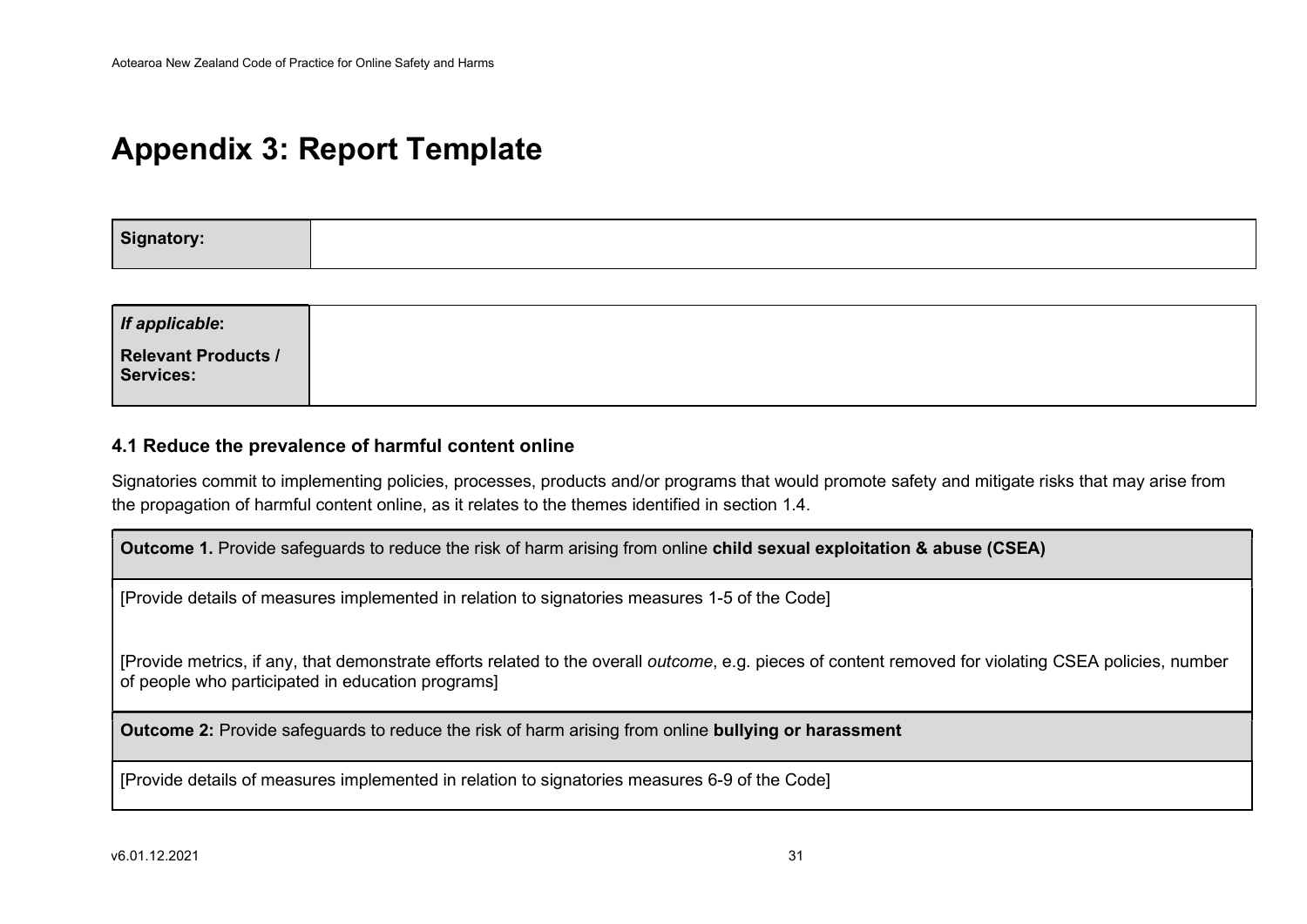[Provide metrics, if any, that demonstrate efforts related to the overall outcome, e.g. pieces of content removed for violating bullying and/or harassment policies, number of people who participated in education programs]

**Outcome 3:** Provide safeguards to reduce the risk of harm arising from online hate speech

[Provide details of measures implemented in relation to signatories measures 10-14 of the code]

[Provide metrics, if any, that demonstrate efforts related to the overall outcome, e.g. pieces of content removed for violating hate speech policies, number of people who participated in education programs]

Outcome 4: Provide safeguards to reduce the risk of harm arising from online incitement of violence

[Provide details of measures implemented in relation to signatories measures 15-19 of the code]

[Provide metrics, if any, that demonstrate efforts related to the overall outcome, e.g. pieces of content removed for violating incitement of violence policies, number of people who participated in education programs]

Outcome 5: Provide safeguards to reduce the risk of harm arising from online violent or graphic content

[Provide details of measures implemented in relation to signatories measures 20-22 of the code]

[Provide metrics, if any, that demonstrate efforts related to the overall *outcome*, e.g. pieces of content removed for violating graphic or violent content policies]

**Outcome 6:** Provide safeguards to reduce the risk of harm arising from online misinformation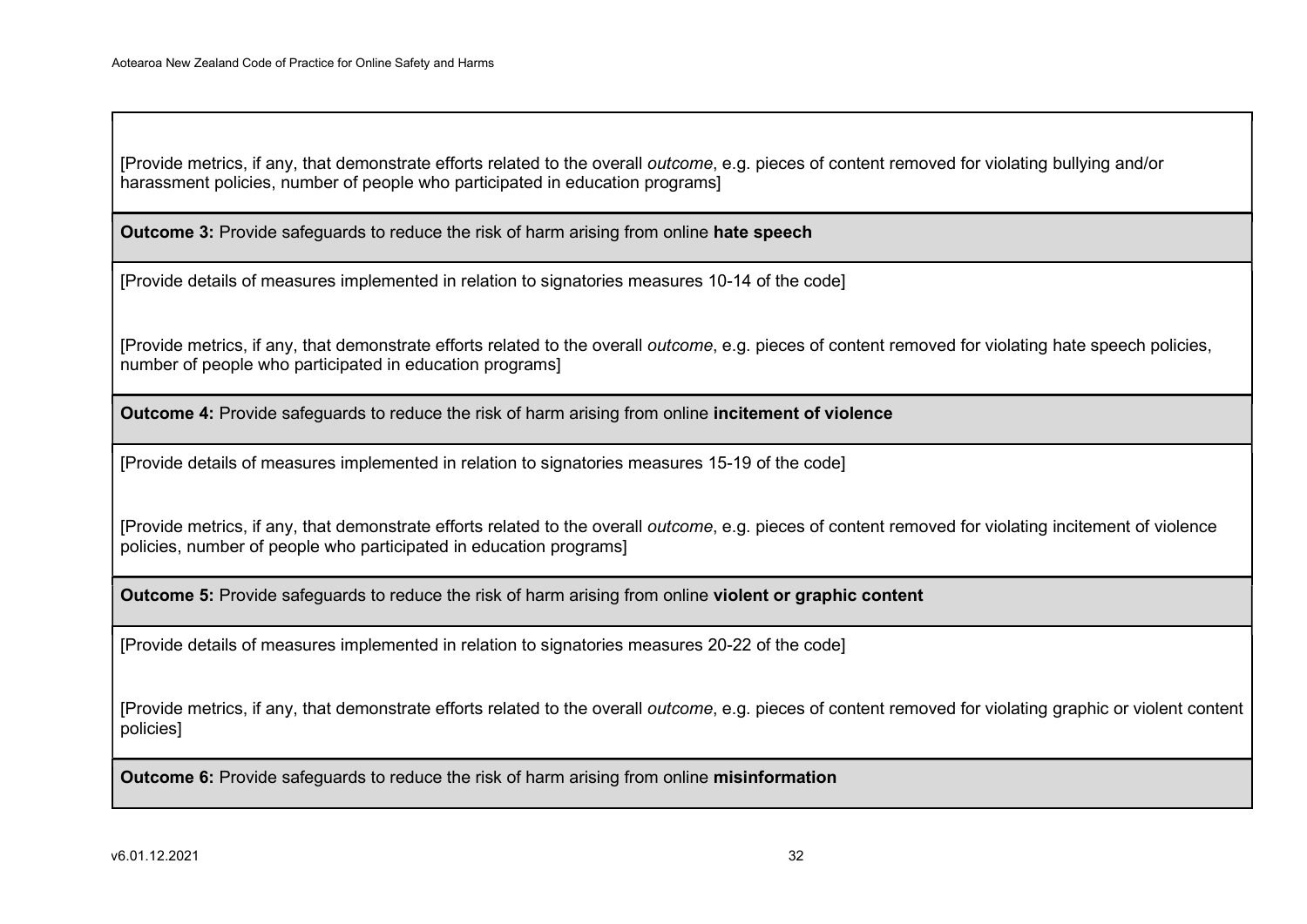[Provide details of measures implemented in relation to signatories measures 23-27 of the code]

[Provide metrics, if any, that demonstrate efforts related to the overall outcome, e.g. pieces of content removed for violating misinformation policies, number of people who participated in media/digital literacy education programs]

**Outcome 7:** Provide safeguards to reduce the risk of harm arising from online **disinformation** 

[Provide details of measures implemented in relation to signatories measures 28-33 of the code]

[Provide metrics, if any, that demonstrate efforts related to the overall outcome, e.g. pieces of accounts or pages removed for violating disinformation policies, number of people who participated in media/digital literacy education programs]

#### 4.2 Empower users to have more control and make informed choices

Signatories recognise that users have different needs, tolerances, and sensitivities that inform their experiences and interactions online. Content or behavior that may be appropriate for some will not be appropriate for others, and a single baseline may not adequately satisfy or protect all users. Signatories will therefore empower users to have control and to make informed choices over the content they see and/or their experiences and interactions online. Signatories will also provide tools, programs, resources and/or services that will help users stay safe online.

**Outcome 8.** Users are empowered to **make informed decisions** about the content they see on the platform

[Provide details of measures implemented in relation to signatories measures 34-36 of the Code]

[Provide metrics, if any, that demonstrate efforts related to the overall outcome]

Outcome 9. Users are empowered with control over the content they see and/or their experiences and interactions online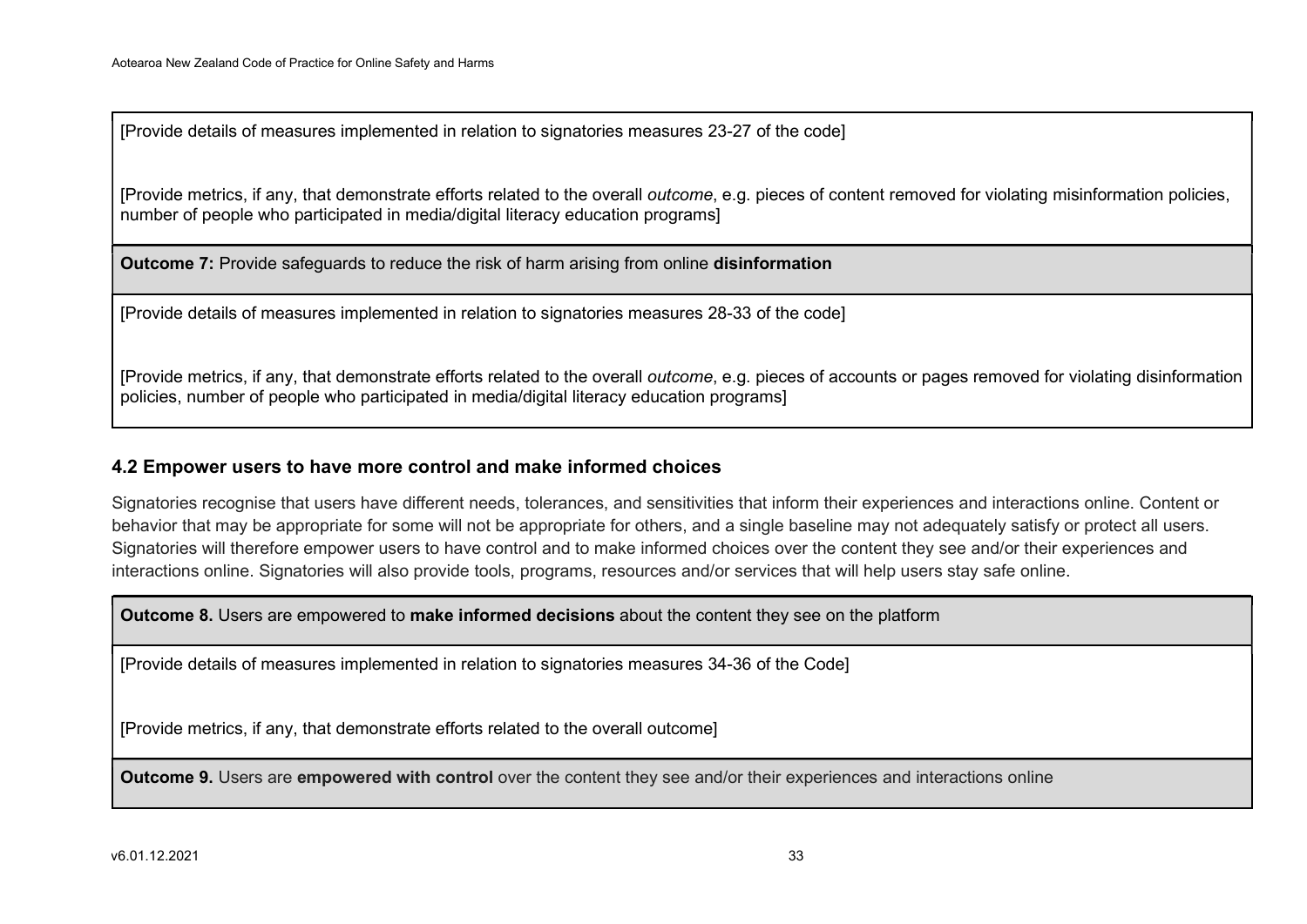[Provide details of measures implemented in relation to signatories measures 37-38 of the Code]

[Provide metrics, if any, that demonstrate efforts related to the overall outcome]

#### 4.3 Enhance transparency of policies, processes and systems

Transparency helps build trust and facilitates accountability. Signatories will provide transparency of their policies, processes and systems for online safety and content moderation and their effectiveness to mitigate risks to users. Signatories, however, recognise that there is a need to balance public transparency of measures taken under the Code with risks that may outweigh the benefit of transparency, such as protecting people's privacy, protecting trade secrets and not providing threat actors with information that may expose how they may circumvent or bypass enforcement protocols or systems.

Outcome 10. Transparency of policies, systems, processes and programs that aim to reduce the risk of online harms

[Provide details of measures implemented in relation to signatories measures 39-40 of the Code]

Outcome 11. Publication of regular transparency reports on efforts to reduce the spread and prevalence of harmful content and related KPIs/metrics

[Provide details of measures implemented in relation to signatories measures 41-42 of the Code]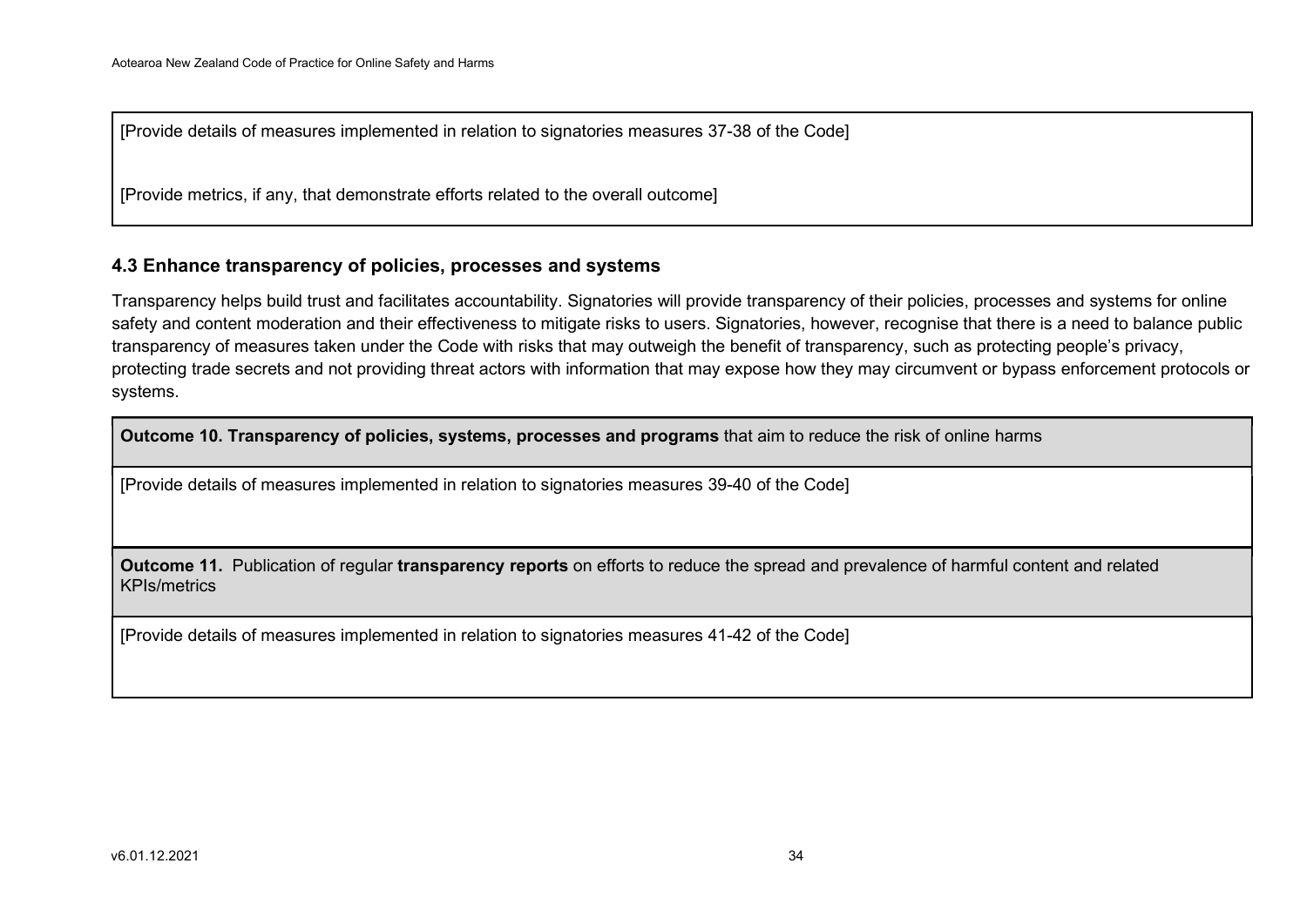#### 4.4 Support independent research and evaluation

Independent local, regional or global research by academics and other experts to understand the impact of safety interventions and harmful content on society, as well as research on new content moderation and other technologies that may enhance safety and reduce harmful content online, are important for continuous improvement of safeguarding the digital ecosystem. Signatories will seek to support or participate in these research efforts.

Signatories may also seek to support independent evaluation of the systems, policies and processes they have implemented under the commitments of the Code. This may include broader initiatives undertaken at the regional or global level, such as independent evaluations of Signatories' systems.

Outcome 12. Independent research to understand the impact of safety interventions and harmful content on society and/or research on new technologies to enhance safety or reduce harmful content online.

[Provide details of measures implemented in relation to signatories measures 43-44 of the Code]

Outcome 13. Support independent evaluation of the systems, policies and processes that have been implemented in relation to the Code.

[Provide details of measures implemented in relation to signatories measure 45 of the Code]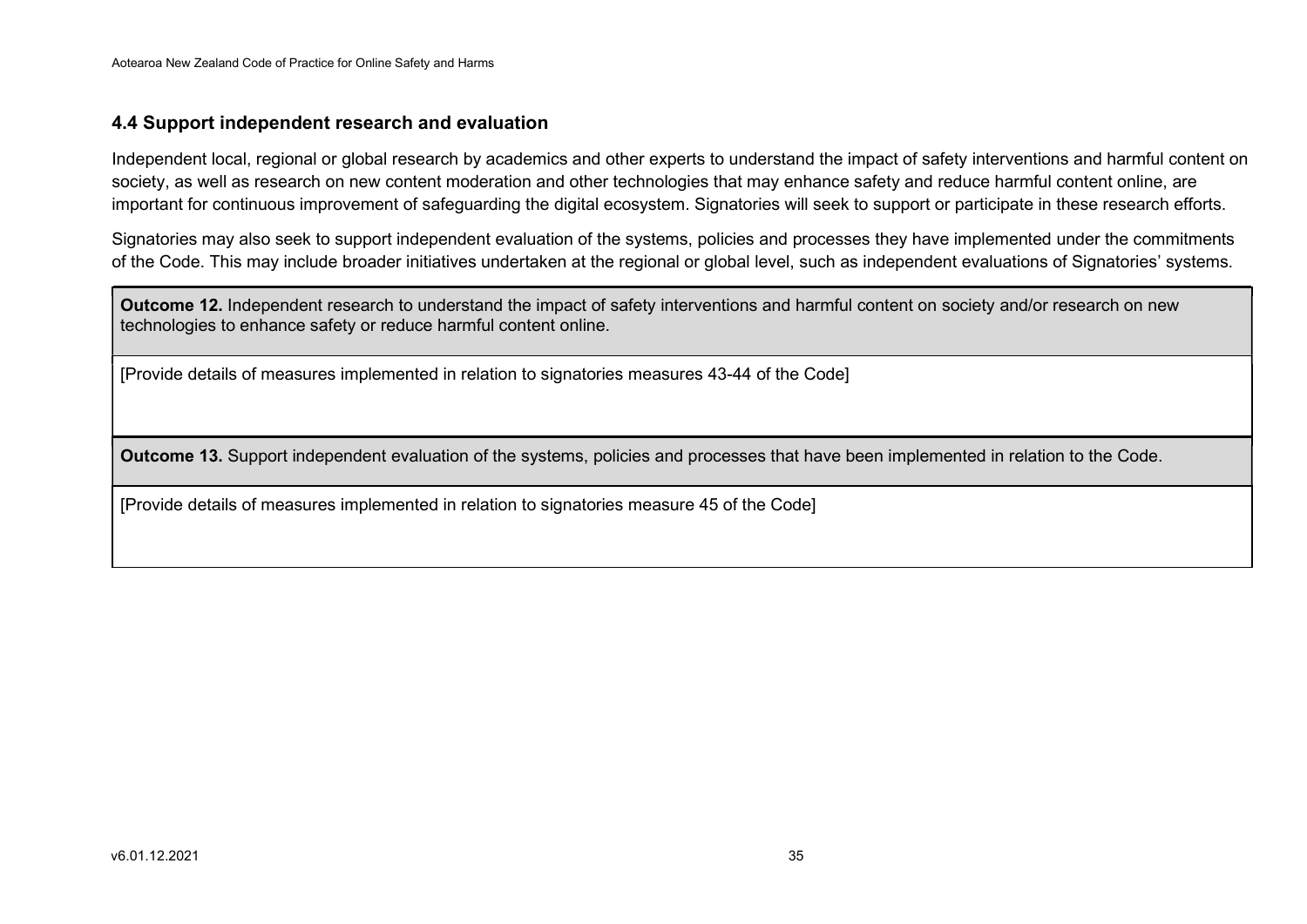# Appendix 4: Administrator Duties & **Responsibilities**

Appendix 4 outlines in more detail what is expected of the appointed Administrator.

### I. Administrator

The Signatories of the Aotearoa New Zealand Code of Practice for Online Safety and Harms have recommended Netsafe as the Administrator. The Administrator's Duties will come into effect upon finalization of the Code.

#### II. Duties of the Administrator

The Administrator will perform its duties to the best of its ability as follows (collectively, the 'Administrator's Duties'):

#### 1. Oversight & Evaluation

- a. Establish a Sub-committee, as outlined in section 5.2, that will be comprised of representatives from the Signatories, Maori partners, civil society and other relevant and agreed-upon stakeholders (such as Government and academics), facilitate annual meetings, at minimum, for the purpose of reviewing how Signatories are meeting their commitments as well as progress of the Code.
- b. Monitor Signatories' progress and address non-compliance concerns, as outlined in section 6.2
- c. Produce and publish an analysis of Signatories' annual compliance reports and their progress within 90 days after the reports are submitted, which may include the annual transparency report on the complaints received and responded to via the Complaints Mechanism, as outlined in section 5.4 ('Administrator's Annual Report').
- d. Publish and make publicly available Signatories' annual compliance reports, as well as the Administrator's Annual Report, on the Code Website.

#### 2. Public Events and Stakeholder Engagements

- a. Organize at least one public event per year, with relevant stakeholders, for discussion about matters rising from the Code and the Administrator's Annual Report.
- b. Liaise with Government, civil society and other relevant stakeholders on the Code.
- c. Engage and recommend to the Sub-Committee potential new signatories for the Code, as outlined in section 6.1.